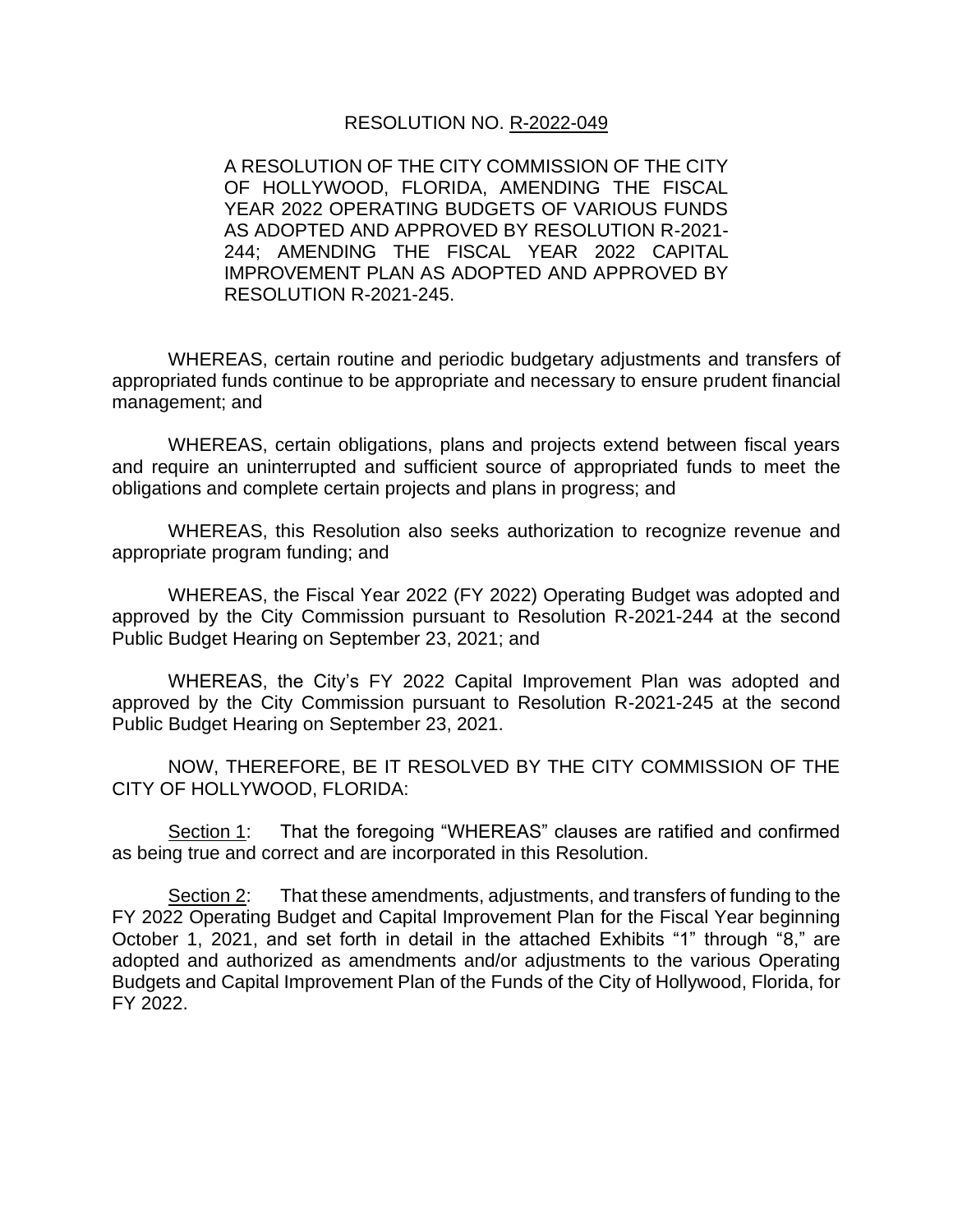A RESOLUTION OF THE CITY COMMISSION OF THE CITY OF HOLLYWOOD, FLORIDA, AMENDING THE FISCAL YEAR 2022 OPERATING BUDGETS OF VARIOUS FUNDS AS ADOPTED AND APPROVED BY RESOLUTION R-2021-244; AMENDING THE FISCAL YEAR 2022 CAPITAL IMPROVEMENT PLAN AS ADOPTED AND APPROVED BY RESOLUTION R-2021-245.

Section 3: That the Department of Financial Services is authorized to establish such line-item accounts as may be necessary to properly monitor and track appropriations.

Section 4: That this Resolution shall be in full force and effect immediately upon its passage and adoption.

PASSED AND ADOPTED this 2nd day of March 2022.

 $\frac{1}{2}$  ,  $\frac{1}{2}$  ,  $\frac{1}{2}$  ,  $\frac{1}{2}$  ,  $\frac{1}{2}$  ,  $\frac{1}{2}$  ,  $\frac{1}{2}$  ,  $\frac{1}{2}$  ,  $\frac{1}{2}$  ,  $\frac{1}{2}$  ,  $\frac{1}{2}$  ,  $\frac{1}{2}$  ,  $\frac{1}{2}$  ,  $\frac{1}{2}$  ,  $\frac{1}{2}$  ,  $\frac{1}{2}$  ,  $\frac{1}{2}$  ,  $\frac{1}{2}$  ,  $\frac{1$ JOSH LEVY, MAYOR

ATTEST:

PATRICIA A. CERNY, MMC CITY CLERK

APPROVED AS TO FORM AND LEGAL SUFFICIENCY for the use and reliance of the City of Hollywood, Florida, only.

\_\_\_\_\_\_\_\_\_\_\_\_\_\_\_\_\_\_\_\_\_\_\_\_\_\_\_\_\_\_\_\_\_\_

\_\_\_\_\_\_\_\_\_\_\_\_\_\_\_\_\_\_\_\_\_\_\_\_\_\_\_\_\_\_\_\_\_\_

DOUGLAS R. GONZALES CITY ATTORNEY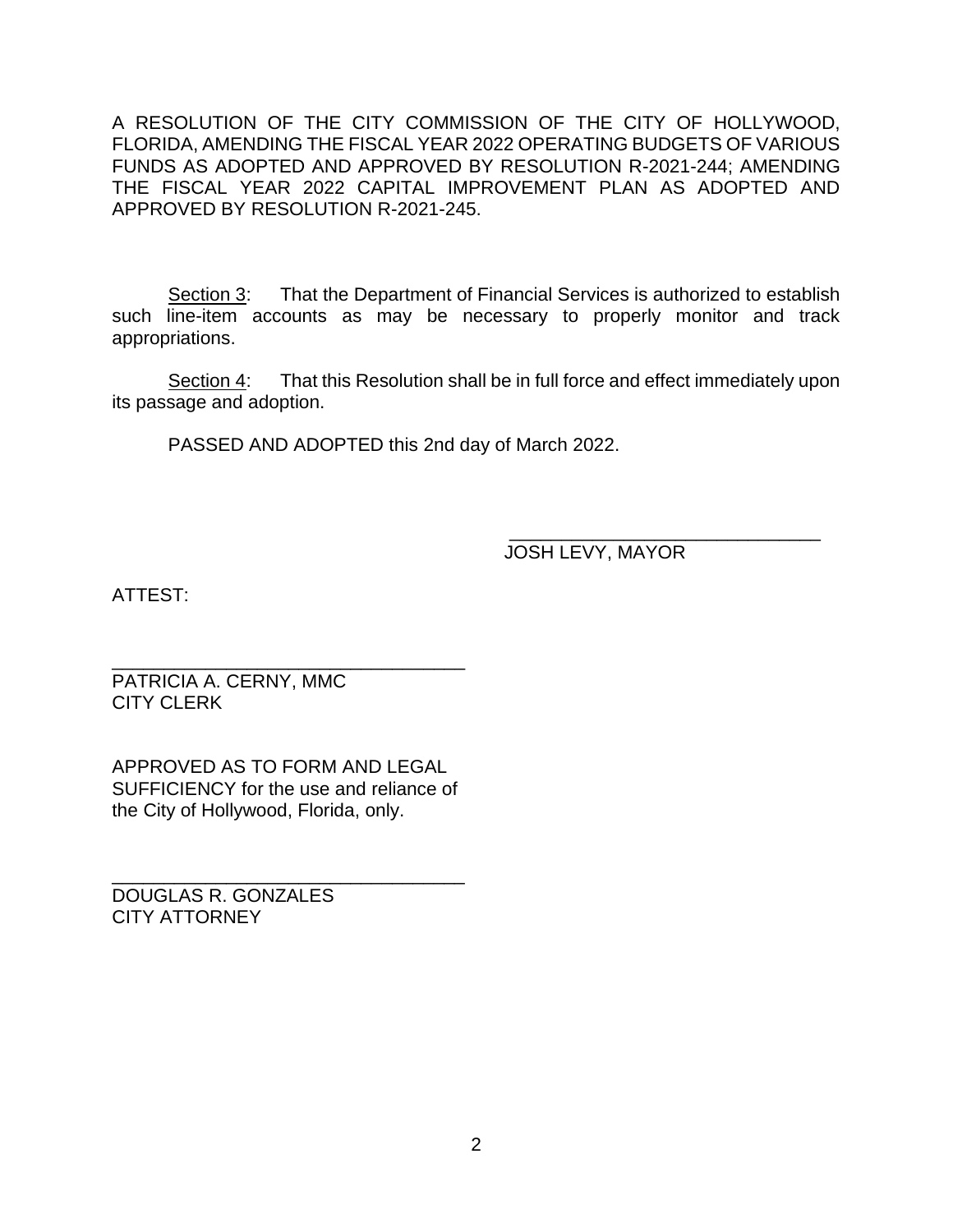### Exhibit 1: Budget Amendments General Fund

This item transfers available funds from Consulting Services to the General Capital Fund to cover all the FEC crossings and the new license agreement for Johnson St.

| <b>Transfer From:</b><br><b>Description</b><br><b>Consulting Services</b>                                                                             | <b>Account Number</b><br>001.140202.51500.531300.000000.000.000 | <b>Amount</b><br>16,856 |
|-------------------------------------------------------------------------------------------------------------------------------------------------------|-----------------------------------------------------------------|-------------------------|
| <b>Transfer To:</b><br><b>Description</b><br>Transfer to General Capital Improvement                                                                  | <b>Account Number</b><br>001.190102.58100.591390.000000.000.000 | <b>Amount</b><br>16,856 |
| This item amends the budget to reflect the recognition of Margaritaville transaction rent from fund balance, as the<br>payment was received in FY 21. |                                                                 |                         |
| <b>Transfer From:</b><br><b>Description</b><br>Rev-Margaritaville Min Guaranteed Rent                                                                 | <b>Account Number</b><br>001.190107.36200.362110.000000.000.000 | Amount<br>1,391,368     |
| <b>Transfer To:</b><br><b>Description</b><br>Fund Balance (Margaritaville Transaction Rent)                                                           | <b>Account Number</b><br>001.190106.30010.300110.000000.000.000 | Amount<br>1,391,368     |
| This item reallocates available funds from Contingency to the Hazard Mitigation grant match.                                                          |                                                                 |                         |
| <b>Transfer From:</b><br><b>Description</b><br>Contingency                                                                                            | <b>Account Number</b><br>001.190104.51900.559010.000000.000.000 | Amount<br>146,750       |

| <b>Transfer To:</b>           |                       |         |
|-------------------------------|-----------------------|---------|
| <b>Description</b>            | <b>Account Number</b> | Amount  |
| Hazard Mitigation Grant match | TBD                   | 146.750 |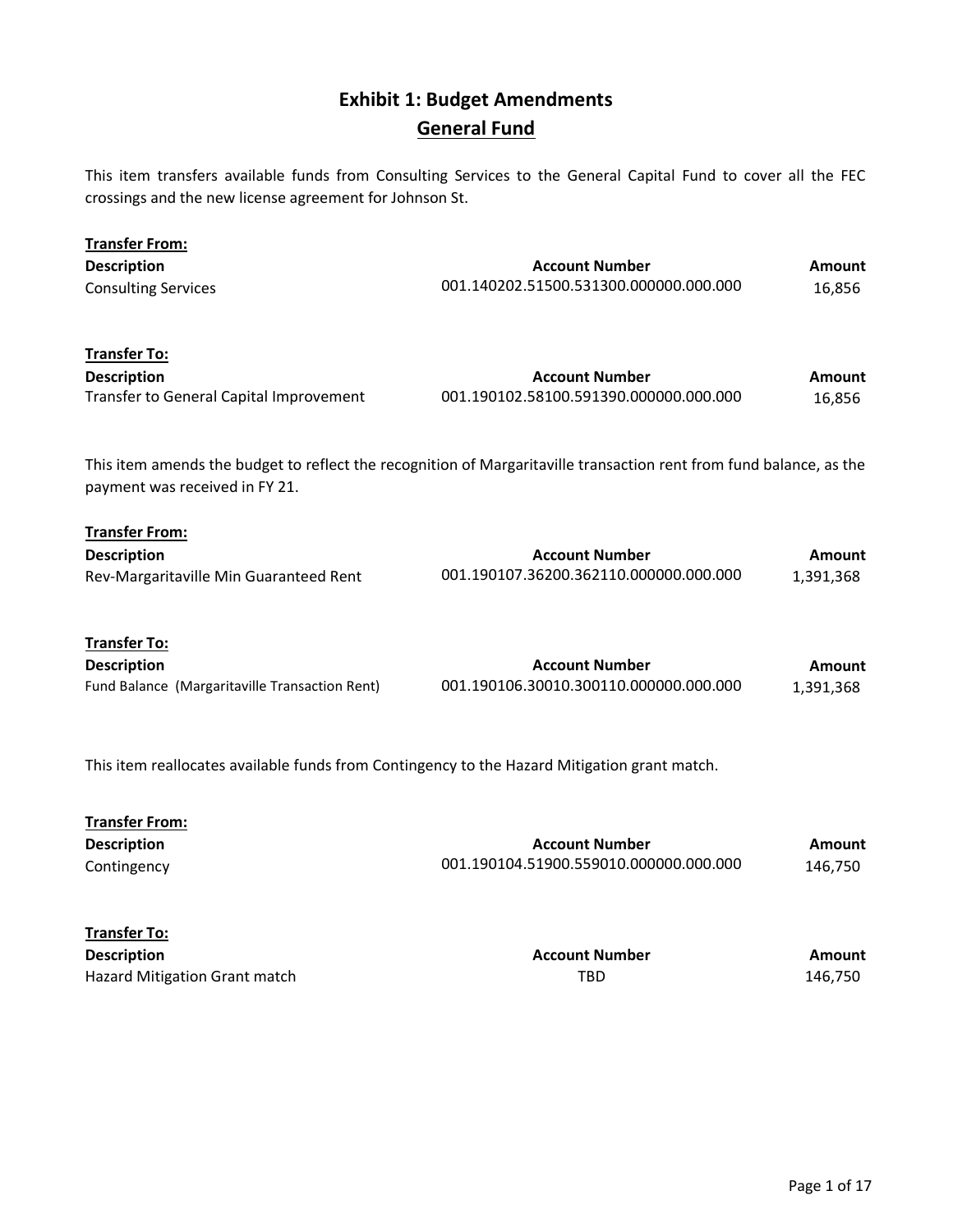### Exhibit 2: Budget Amendments Special Revenue Fund

This item reallocates the budgets for CDBG and HOME from the Special Revenue Fund to the CDBG/HOME fund.

### Transfer From: **Description Account Number Amount Account Number Amount** Salaries and Wages - Full Time 111.160101.55400.512100.000039.000.000 1,173 Salaries and Wages - Full Time 111.160101.55400.512100.001003.000.000 92,128 Salaries and Wages - Full Time 111.160101.55400.512100.001216.000.000 (1,941) Salaries and Wages - Full Time 111.160101.55400.512100.001219.000.000 154,016 Salaries and Wages - Full Time 111.160101.55400.512100.001320.000.000 54,202 Salaries and Wages - Full Time 111.160101.55400.512100.001323.000.000 67,890 Salaries and Wages - Full Time 111.160101.55400.512100.001327.000.000 (274) Salaries and Wages - Full Time 111.160101.55400.512100.001409.000.000 (84,151) Accrued Leave 10,620 111.160101.55400.512190.001216.000.000 10,620 Accrued Leave 1,010 111.160101.55400.512190.001219.000.000 1,010 Accrued Leave 111.160101.55400.512190.001320.000.000 7,900 Accrued Leave 111.160101.55400.512190.001323.000.000 1,010 Salaries and Wages Temporary 111.160101.55400.513100.001216.000.000 (18,828) Salaries and Wages Temporary 111.160101.55400.513100.001409.000.000 (12,415) Social Security 111.160101.55400.521200.001003.000.000 6,467 Social Security 111.160101.55400.521200.001216.000.000 374 Social Security 111.160101.55400.521200.001320.000.000 3,532 Social Security 111.160101.55400.521200.001323.000.000 4,070 Social Security 111.160101.55400.521200.001409.000.000 (6,971) Insurance - Life 111.160101.55400.523220.000057.000.000 2,415 Insurance - Life 111.160101.55400.523220.001216.000.000 297 Insurance - Life 111.160101.55400.523220.001320.000.000 410 Insurance - Life 111.160101.55400.523220.001323.000.000 60 Insurance - Health 111.160101.55400.523240.001216.000.000 11,256 Insurance - Health 111.160101.55400.523240.001320.000.000 21,844 Insurance - Health 111.160101.55400.523240.001323.000.000 8,800 Insurance - Dental 111.160101.55400.523250.001216.000.000 520 Insurance - Dental 111.160101.55400.523250.001320.000.000 718 Insurance - Dental 111.160101.55400.523250.001323.000.000 120 Insurance - Long Term Disability 111.160101.55400.523270.001216.000.000 706 Insurance - Long Term Disability 111.160101.55400.523270.001320.000.000 410 Insurance - Long Term Disability 111.160101.55400.523270.001323.000.000 50 Credit Reports and Recording 111.160101.55400.531040.001003.000.000 374 Credit Reports and Recording 111.160101.55400.531040.001219.000.000 92 Credit Reports and Recording 111.160101.55400.531040.001323.000.000 4,091 Title Search Svcs 111.160101.55400.531050.001003.000.000 1,170 Title Search Svcs 111.160101.55400.531050.001219.000.000 1,500 Title Search Svcs 111.160101.55400.531050.001323.000.000 2,505 Property Appraisal Svcs 111.160101.55400.531060.000052.000.000 265 Property Appraisal Svcs 111.160101.55400.531060.001003.000.000 1,793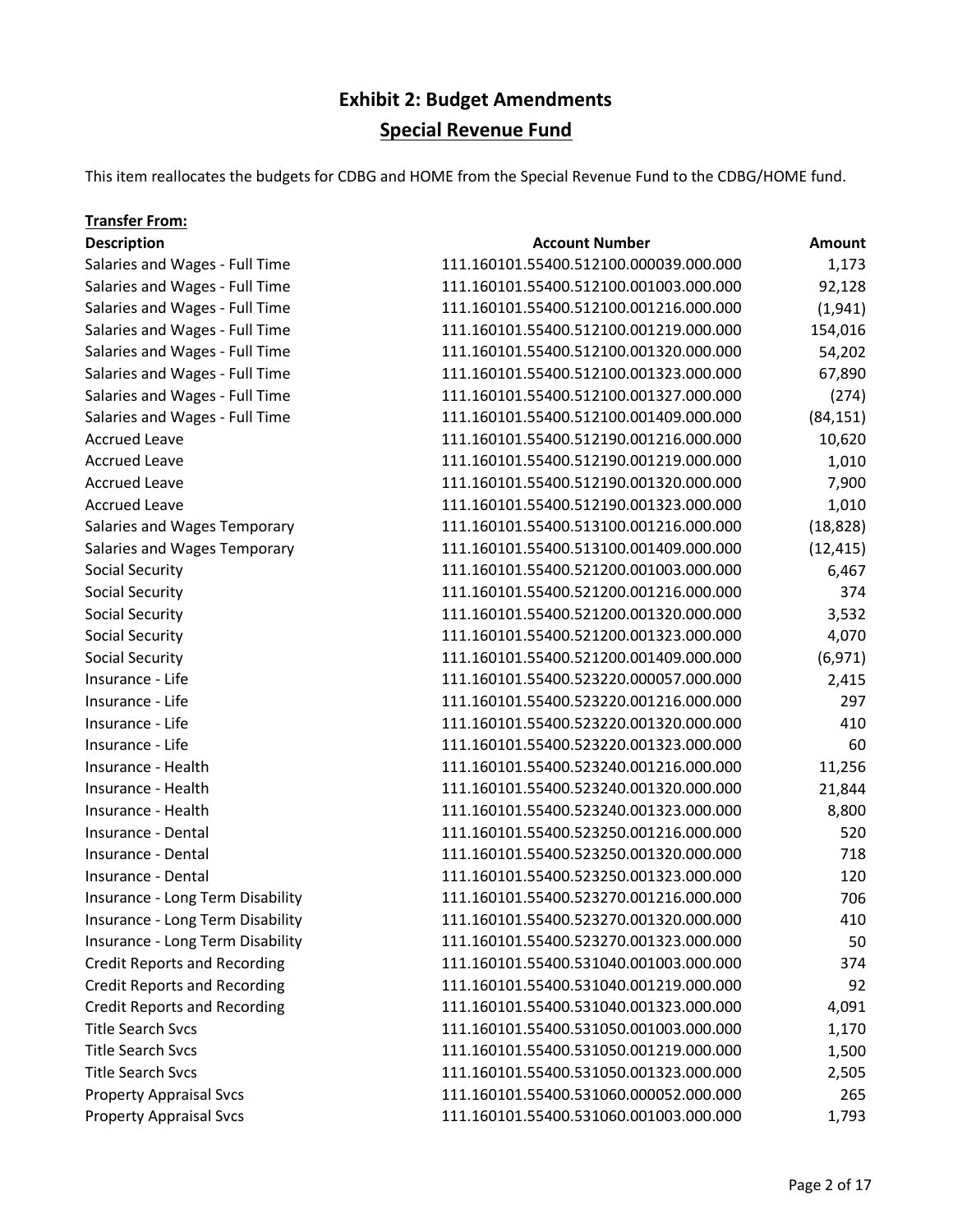| <b>Property Appraisal Svcs</b>     | 111.160101.55400.531060.001219.000.000 | 328      |
|------------------------------------|----------------------------------------|----------|
| <b>Property Appraisal Svcs</b>     | 111.160101.55400.531060.001323.000.000 | 2,072    |
| Contractual Svc                    | 111.160101.55400.531170.000047.000.000 | 10,000   |
| Legal Services                     | 111.160101.55400.531220.001003.000.000 | 1,769    |
| <b>Legal Services</b>              | 111.160101.55400.531220.001219.000.000 | 1,265    |
| <b>Legal Services</b>              | 111.160101.55400.531220.001320.000.000 | 1,000    |
| <b>Consulting Services</b>         | 111.160101.55400.531300.000057.000.000 | 5,000    |
| <b>Consulting Services</b>         | 111.160101.55400.531300.001003.000.000 | 4,340    |
| <b>Consulting Services</b>         | 111.160101.55400.531300.001320.000.000 | 500      |
| <b>Consulting Services</b>         | 111.160101.55400.531300.001409.000.000 | 1,710    |
| <b>Other Contractual</b>           | 111.160101.55400.534980.000054.000.000 | 710      |
| <b>Other Contractual</b>           | 111.160101.55400.534980.001000.000.000 | 160      |
| <b>Other Contractual</b>           | 111.160101.55400.534980.001219.000.000 | (63,909) |
| <b>Other Contractual</b>           | 111.160101.55400.534980.001320.000.000 | 94       |
| <b>Other Contractual</b>           | 111.160101.55400.534980.001323.000.000 | 1,933    |
| <b>Training</b>                    | 111.160101.55400.540030.000047.000.000 | 3,665    |
| <b>Training</b>                    | 111.160101.55400.540030.000054.000.000 | 1,000    |
| <b>Training</b>                    | 111.160101.55400.540030.001003.000.000 | 4,951    |
| <b>Training</b>                    | 111.160101.55400.540030.001219.000.000 | 400      |
| <b>Training</b>                    | 111.160101.55400.540030.001320.000.000 | 1,210    |
| Postage                            | 111.160101.55400.542010.001000.000.000 | 250      |
| Postage                            | 111.160101.55400.542010.001003.000.000 | 1,451    |
| Postage                            | 111.160101.55400.542010.001320.000.000 | 2,377    |
| <b>Equipment Rental and Lease</b>  | 111.160101.55400.544040.001003.000.000 | 674      |
| <b>Equipment Rental and Lease</b>  | 111.160101.55400.544040.001320.000.000 | (2,053)  |
| Moving Expense - Off. Fur          | 111.160101.55400.544090.000052.000.000 | 3,120    |
| <b>Printing and Binding</b>        | 111.160101.55400.547120.000054.000.000 | 900      |
| Printing and Binding               | 111.160101.55400.547120.001003.000.000 | 3,000    |
| <b>Printing and Binding</b>        | 111.160101.55400.547120.001320.000.000 | 200      |
| <b>Administrative Services</b>     | 111.160101.55400.549300.001409.000.000 | 205,505  |
| <b>Advertising Costs</b>           | 111.160101.55400.549720.001000.000.000 | 516      |
| <b>Advertising Costs</b>           | 111.160101.55400.549720.001219.000.000 | 4,104    |
| <b>Advertising Costs</b>           | 111.160101.55400.549720.001323.000.000 | 3,000    |
| <b>Office Supplies</b>             | 111.160101.55400.551010.001216.000.000 | 164      |
| <b>Office Supplies</b>             | 111.160101.55400.551010.001219.000.000 | 599      |
| <b>Office Supplies</b>             | 111.160101.55400.551010.001320.000.000 | 266      |
| <b>Operating Supplies</b>          | 111.160101.55400.552010.000037.000.000 | 15,070   |
| Comp Hardware and Software <\$5000 | 111.160101.55400.552150.000054.000.000 | 969      |
| Comp Hardware and Software <\$5000 | 111.160101.55400.552150.001000.000.000 | 1,500    |
| Comp Hardware and Software <\$5000 | 111.160101.55400.552150.001003.000.000 | 1,000    |
| Comp Hardware and Software <\$5000 | 111.160101.55400.552150.001216.000.000 | 500      |
| Comp Hardware and Software <\$5000 | 111.160101.55400.552150.001219.000.000 | 217      |
| <b>Professional Memberships</b>    | 111.160101.55400.554260.001216.000.000 | 956      |
| <b>Professional Memberships</b>    | 111.160101.55400.554260.001320.000.000 | 418      |
| <b>Technical Publications</b>      | 111.160101.55400.554270.001216.000.000 | 500      |
| <b>Technical Publications</b>      | 111.160101.55400.554270.001320.000.000 | 500      |
| Computer Hardware Greater than 1k  | 111.160101.55400.564410.001216.000.000 | 1,800    |
| Computer Hardware Greater than 1k  | 111.160101.55400.564410.001219.000.000 | 1,800    |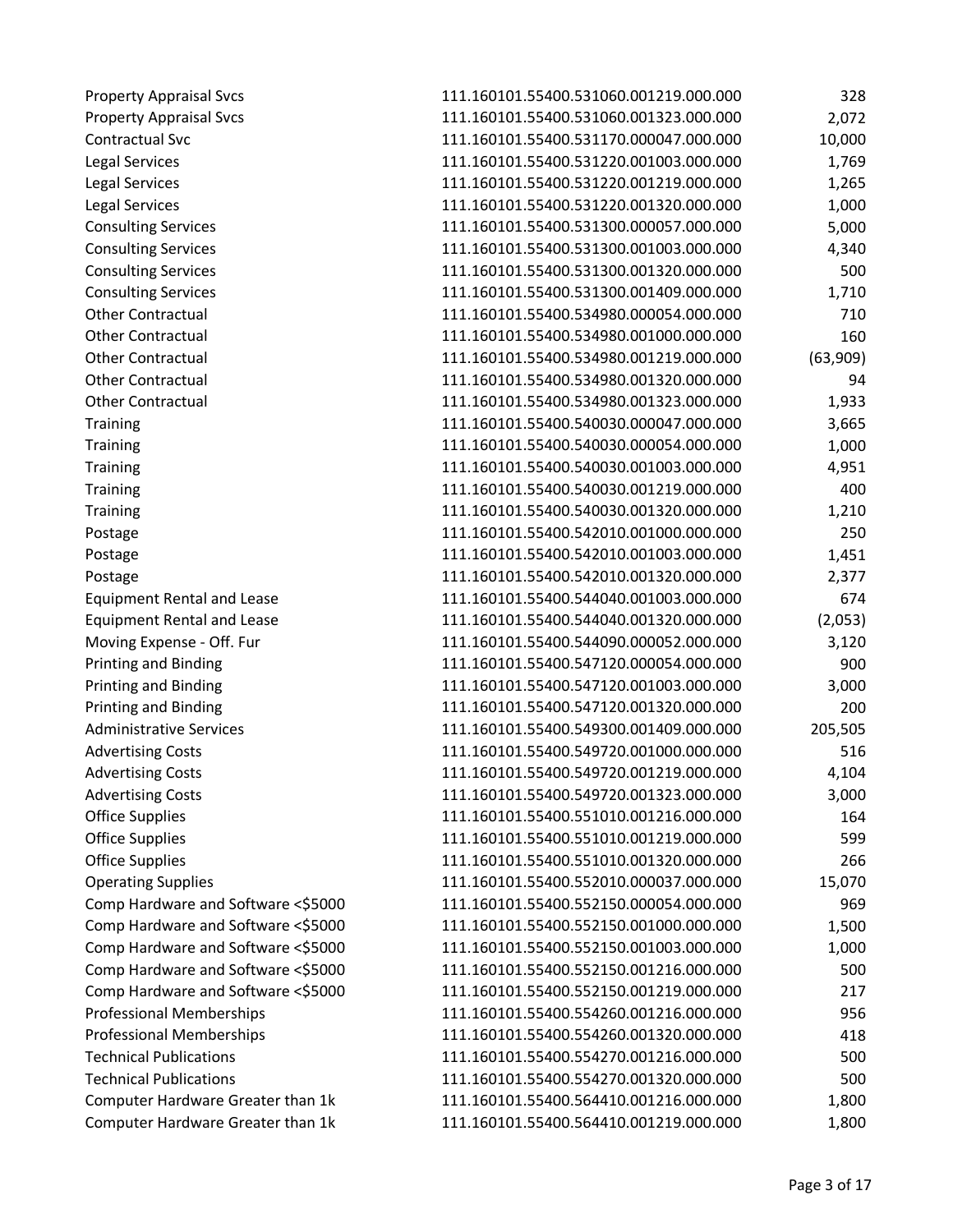| Computer Hardware Greater than 1k                | 111.160101.55400.564410.001320.000.000 | 3,600          |
|--------------------------------------------------|----------------------------------------|----------------|
| Computer Hardware Greater than 1k                | 111.160101.55400.564410.001409.000.000 | 75,000         |
| Computer Software Greater than 1k                | 111.160101.55400.564420.001409.000.000 | 144,000        |
| Machinery and Equipment                          | 111.160101.55400.564530.001409.000.000 | 250,000        |
| Int - Debt Ser Sec 108 Ln                        | 111.160101.55400.572900.001221.000.000 | 2,090          |
| Int - Debt Ser Sec 108 Ln                        | 111.160101.55400.572900.001325.000.000 | 3,767          |
| Prin - 2017 Pinnacle Refunding Note              | 111.160101.55400.574710.000059.000.000 | 13,595         |
| Prin - 2017 Pinnacle Refunding Note              | 111.160101.55400.574710.001005.000.000 | 68             |
| Prin - 2017 Pinnacle Refunding Note              | 111.160101.55400.574710.001221.000.000 | $\overline{2}$ |
| Prin - 2017 Pinnacle Refunding Note              | 111.160101.55400.574710.001325.000.000 | 86             |
| Int - 2017 Pinnacle Refunding Note               | 111.160101.55400.575710.001221.000.000 | 73             |
| Int - 2017 Pinnacle Refunding Note               | 111.160101.55400.575710.001325.000.000 | 61             |
| <b>Emergency Assistance</b>                      | 111.160101.55400.583212.001217.000.000 | 31,409         |
| Tenant Based Rental Assistance - Emergency/Disas | 111.160101.55400.583235.001321.000.000 | 93,752         |
| 50-50 Sidewalk Prog CDBG Support                 | 111.160101.55400.583430.001218.000.000 | 140,000        |
| Russell Life Skills and Reading                  | 111.160101.55400.583460.001217.000.000 | 4,635          |
| Russell Life Skills and Reading                  | 111.160101.55400.583460.001321.000.000 | 18,457         |
| Center for Independent Living R16058             | 111.160101.55400.583490.001217.000.000 | (17,075)       |
| Center for Independent Living R16058             | 111.160101.55400.583490.001321.000.000 | 11,589         |
| First Call For Help Broward (2-1-1)              | 111.160101.55400.583700.000058.000.000 | 12,833         |
| First Call For Help Broward (2-1-1)              | 111.160101.55400.583700.001004.000.000 | 313,252        |
| LES Employment and Construction Training         | 111.160101.55400.583850.001220.000.000 | 70,000         |
| <b>Second Chance Society</b>                     | 111.160101.55400.584330.001217.000.000 | 5,093          |
| <b>Second Chance Society</b>                     | 111.160101.55400.584330.001321.000.000 | 7,987          |
| Community Enhancement Collaboration Inc.         | 111.160101.55400.584340.001321.000.000 | 20,000         |
| Covenant House Florida                           | 111.160101.55400.584351.001321.000.000 | 3,980          |
| National Alliance for Mental Illness             | 111.160101.55400.584352.001321.000.000 | 2,640          |
| <b>HOPE South Florida</b>                        | 111.160101.55400.584353.001321.000.000 | 7,659          |
| Senior Volunteer Svcs                            | 111.160101.55400.584400.000051.000.000 | 750            |
| Shepard's Way Aftercare                          | 111.160101.55400.584410.000055.000.000 | 666            |
| Shepard's Way Aftercare                          | 111.160101.55400.584410.001001.000.000 | 63             |
| <b>Business Assistance</b>                       | 111.160101.55400.584500.001004.000.000 | 55,000         |
| <b>Business Assistance</b>                       | 111.160101.55400.584500.001220.000.000 | 249,817        |
| <b>Business Assistance</b>                       | 111.160101.55400.584500.001409.000.000 | 230,000        |
| Capital Imp - Model Block                        | 111.160101.55400.584640.000056.000.000 | 130,658        |
| Capital Imp - Model Block                        | 111.160101.55400.584640.001002.000.000 | 36,819         |
| Neighborhood Capital Improvement                 | 111.160101.55400.584650.000056.000.000 | 24,091         |
| Neighborhood Capital Improvement                 | 111.160101.55400.584650.001002.000.000 | 136,606        |
| <b>Homeless Services</b>                         | 111.160101.55400.584711.001409.000.000 | 201,398        |
| Parks and Recreation Multi-Site Renovation       | 111.160101.55400.584740.001322.000.000 | 118,109        |
| <b>Indirect Cost</b>                             | 111.160101.55400.591010.001320.000.000 | 10,000         |
| Loans Issued - Rehab                             | 111.160101.55400.592020.001219.000.000 | 275,092        |
| Loans Issued - Rehab                             | 111.160101.55400.592020.001323.000.000 | 479,863        |
| Loans Issued - HUD NSP Purchase Assistance       | 111.160101.55400.592250.000037.000.000 | 10,262         |
| <b>Transportation - Stipends ND</b>              | 111.160101.55400.640040.001003.000.000 | 12,000         |
| Telephone - Stipends ND                          | 111.160101.55400.641020.001003.000.000 | 499            |
| Salaries and Wages - Full Time                   | 111.160201.55400.512100.001222.000.000 | 1,373          |
| Salaries and Wages - Full Time                   | 111.160201.55400.512100.001327.000.000 | (91)           |
|                                                  |                                        |                |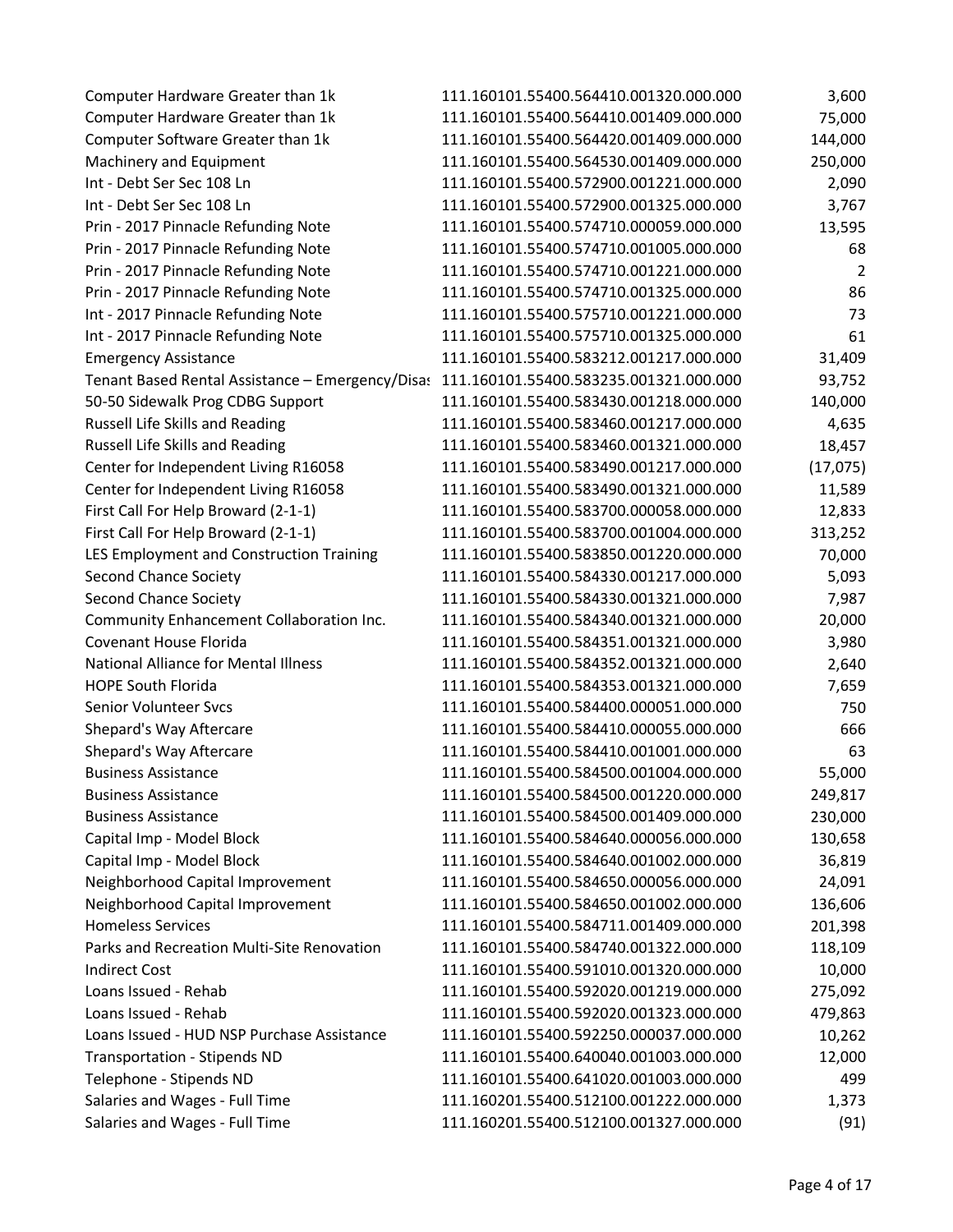| Social Security                   | 111.160201.55400.521200.001327.000.000 | (2,774) |
|-----------------------------------|----------------------------------------|---------|
| Insurance - Life                  | 111.160201.55400.523220.001327.000.000 | 220     |
| Insurance - Health                | 111.160201.55400.523240.001327.000.000 | 2,460   |
| Insurance - Dental                | 111.160201.55400.523250.001327.000.000 | 440     |
| Insurance - Long Term Disability  | 111.160201.55400.523270.001327.000.000 | 220     |
| <b>Tenant Based Rental Assist</b> | 111.160201.55400.583230.000225.000.000 | 189,271 |
| <b>Tenant Based Rental Assist</b> | 111.160201.55400.583230.000226.000.000 | 199,020 |
| <b>Tenant Based Rental Assist</b> | 111.160201.55400.583230.001006.000.000 | 281,636 |
| <b>Tenant Based Rental Assist</b> | 111.160201.55400.583230.001007.000.000 | 179,847 |
| <b>Tenant Based Rental Assist</b> | 111.160201.55400.583230.001327.000.000 | 87,179  |
| <b>Tenant Based Rental Assist</b> | 111.160201.55400.583230.001328.000.000 | 193,340 |
| HUD HOME Program CHDO Set-Aside   | 111.160201.55400.584100.000219.000.000 | 59,560  |
| HUD HOME Program CHDO Set-Aside   | 111.160201.55400.584100.000225.000.000 | 8,205   |
| HUD HOME Program CHDO Set-Aside   | 111.160201.55400.584100.000226.000.000 | 56,603  |
| HUD HOME Program CHDO Set-Aside   | 111.160201.55400.584100.001006.000.000 | 56,327  |
| HUD HOME Program CHDO Set-Aside   | 111.160201.55400.584100.001007.000.000 | 109,734 |
| HUD HOME Program CHDO Set-Aside   | 111.160201.55400.584100.001223.000.000 | 74,665  |
| HUD HOME Program CHDO Set-Aside   | 111.160201.55400.584100.001327.000.000 | 20,389  |
| HUD HOME Program CHDO Set-Aside   | 111.160201.55400.584100.001328.000.000 | 61,168  |
| Loans Issued - Rehab              | 111.160201.55400.592020.001007.000.000 | 381,196 |
| Loans Issued - Rehab              | 111.160201.55400.592020.001223.000.000 | 153,492 |
| Loans Issued - Rehab              | 111.160201.55400.592020.001327.000.000 | 25,000  |
| Loans Issued - Rehab              | 111.160201.55400.592020.001328.000.000 | 75,000  |
|                                   |                                        |         |

Subtotal 5,970,436

| Transter | TO: |
|----------|-----|
|          |     |

| <b>Description</b>         | Account Number                         | Amount    |
|----------------------------|----------------------------------------|-----------|
| Transfer to CDBG/HOME Fund | 111.190102.58100.591104.000000.000.000 | 5,970,436 |

This item reallocates available funding to better serve operational needs.

| <b>Transfer From:</b>                                                                       |                                        |               |
|---------------------------------------------------------------------------------------------|----------------------------------------|---------------|
| <b>Description</b>                                                                          | <b>Account Number</b>                  | <b>Amount</b> |
| <b>Relocation Assistance - CMED</b>                                                         | 111.160502.51900.583232.001247.000.000 | 99,998        |
| <b>Work Skills Programs</b>                                                                 | 111.160502.51900.583234.001247.000.000 | 218,193       |
| <b>Grant Cap Imp Lighting Sidewalks</b>                                                     | 111.160502.51900.583440.001247.000.000 | 2,020,264     |
| Loans Issued - Rehab                                                                        | 111.160502.51900.592020.001247.000.000 | 4,069,583     |
| Loans Issued - Single - Family Rental Rehabilitation 111.160502.51900.592021.001247.000.000 |                                        | 399,990       |
| Loans Issued - First-Time Home Buyer Purchase As: 111.160502.51900.592023.001247.000.000    |                                        | 1,552,075     |
| <b>Other ILA Housing Programs</b>                                                           | 111.160502.51900.592293.001247.000.000 | 3,283,219     |

### Subtotal 11,643,321

| Transfer To:         |                                        |            |
|----------------------|----------------------------------------|------------|
| <b>Description</b>   | <b>Account Number</b>                  | Amount     |
| Transfer to ILA Fund | 111.190102.58100.591105.000000.000.000 | 11,643,321 |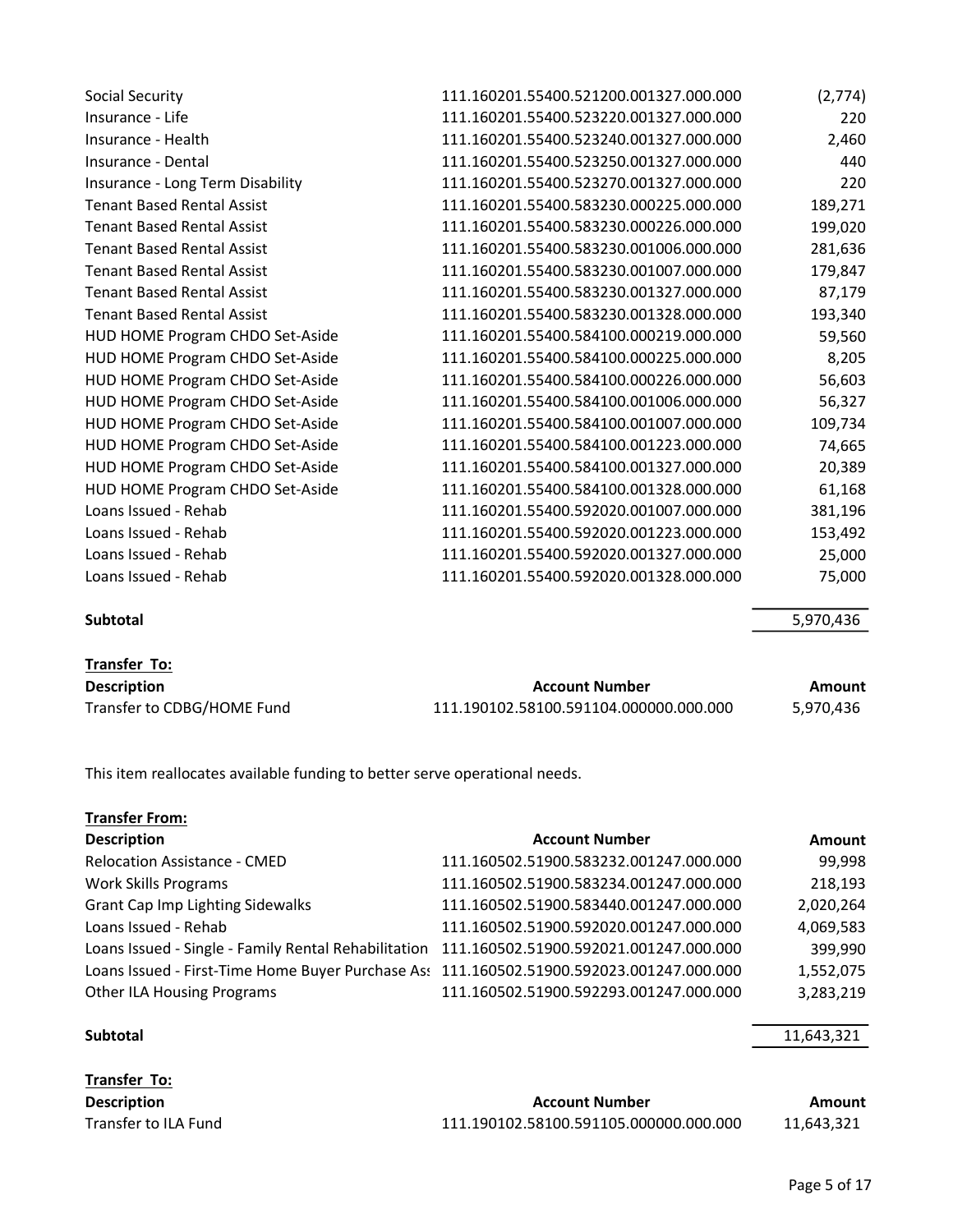This item reallocates the budgets for CDBG and HOME from the Special Revenue Fund to the CDBG/HOME fund.

### Revenue: **Description Amount Account Number Account Number Amount** Transfer in from – Special Revenue Fund 115.190107.38100.381039.000000.000.000 5,970,436 Expenditures: **Description Account Number Account Number Amount** Amount Operating Supplies 115.160101.55400.552010.000037.000.000 15,070 Loans Issued - HUD NSP Purchase Assistance 115.160101.55400.592250.000037.000.000 10,262 Salaries and Wages - Full Time 115.160101.55400.512100.000039.000.000 1,173 Contractual Svc 115.160101.55400.531170.000047.000.000 10,000 Training 115.160101.55400.540030.000047.000.000 3,665 Senior Volunteer Svcs 115.160101.55400.584400.000051.000.000 750 Property Appraisal Svcs 115.160101.55400.531060.000052.000.000 265 Moving Expense - Off. Fur 115.160101.55400.544090.000052.000.000 3,120 Other Contractual 115.160101.55400.534980.000054.000.000 710 Training 115.160101.55400.540030.000054.000.000 1,000 Printing and Binding 115.160101.55400.547120.000054.000.000 900 Comp Hardware and Software <\$5000 115.160101.55400.552150.000054.000.000 969 Shepard's Way Aftercare 115.160101.55400.584410.000055.000.000 666 Capital Imp - Model Block 115.160101.55400.584640.000056.000.000 130,658 Neighborhood Capital Improvement 115.160101.55400.584650.000056.000.000 24,091 Insurance - Life 115.160101.55400.523220.000057.000.000 2,415 Consulting Services 115.160101.55400.531300.000057.000.000 5,000 First Call For Help Broward (2-1-1) 115.160101.55400.583700.000058.000.000 12,833 Prin - 2017 Pinnacle Refunding Note 115.160101.55400.574710.000059.000.000 13,595 HUD HOME Program CHDO Set-Aside 115.160201.55400.584100.000219.000.000 59,560 Tenant Based Rental Assist 115.160201.55400.583230.000225.000.000 189,271 HUD HOME Program CHDO Set-Aside 115.160201.55400.584100.000225.000.000 8,205 Tenant Based Rental Assist 115.160201.55400.583230.000226.000.000 199,020 HUD HOME Program CHDO Set-Aside 115.160201.55400.584100.000226.000.000 56,603 Other Contractual 115.160101.55400.534980.001000.000.000 160 Postage 115.160101.55400.542010.001000.000.000 250 Advertising Costs 6.0 and 200 minutes 115.160101.55400.549720.001000.000.000 516 Comp Hardware and Software <\$5000 115.160101.55400.552150.001000.000.000 1,500 Shepard's Way Aftercare 2012 2020 115.160101.55400.584410.001001.000.000 63 Capital Imp - Model Block 115.160101.55400.584640.001002.000.000 36,819 Neighborhood Capital Improvement 115.160101.55400.584650.001002.000.000 136,606 Salaries and Wages - Full Time 115.160101.55400.512100.001003.000.000 92,128 Social Security 115.160101.55400.521200.001003.000.000 6,467 Credit Reports and Recording 115.160101.55400.531040.001003.000.000 374 Title Search Svcs 115.160101.55400.531050.001003.000.000 1,170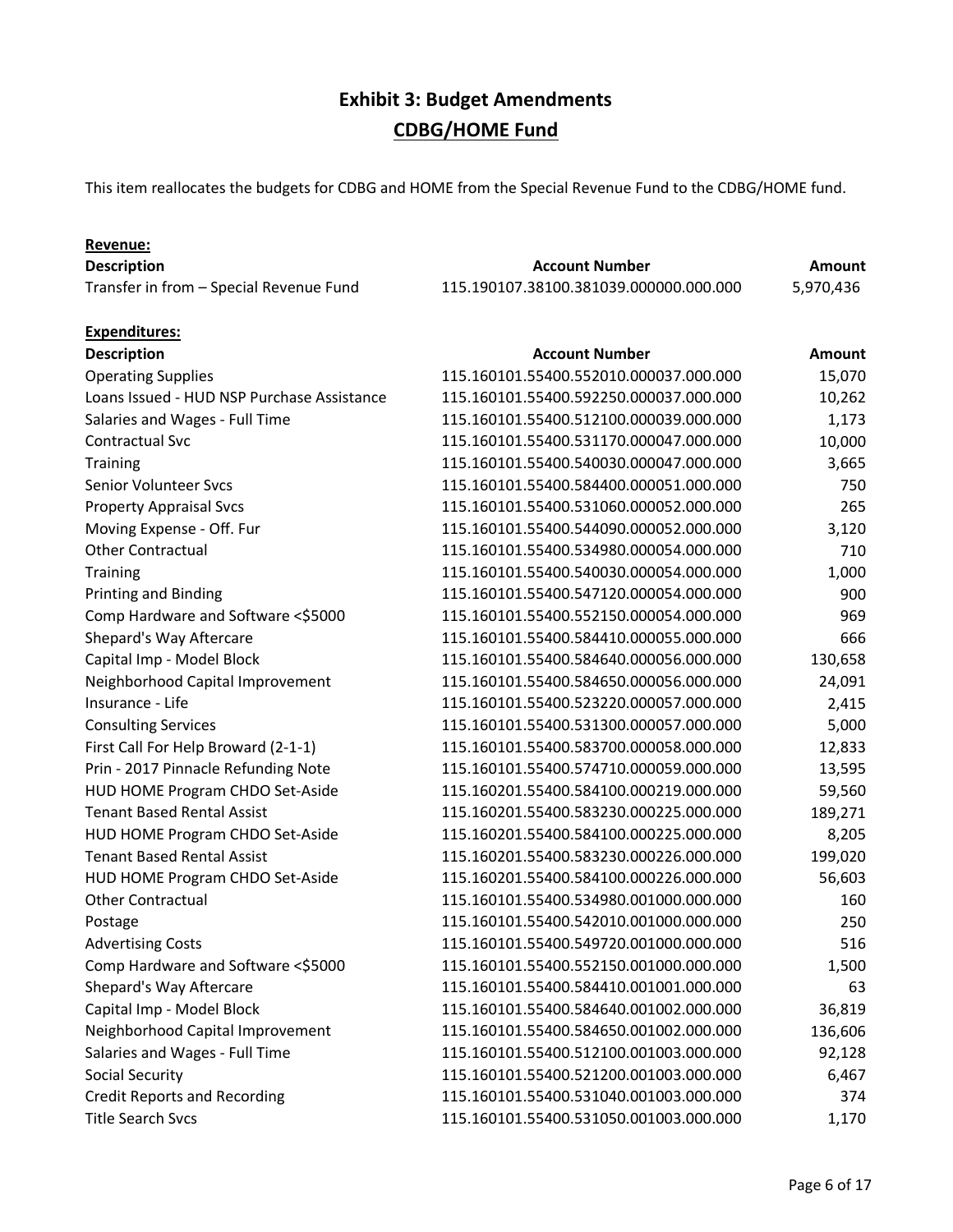| <b>Property Appraisal Svcs</b>       | 115.160101.55400.531060.001003.000.000 | 1,793     |
|--------------------------------------|----------------------------------------|-----------|
| <b>Legal Services</b>                | 115.160101.55400.531220.001003.000.000 | 1,769     |
| <b>Consulting Services</b>           | 115.160101.55400.531300.001003.000.000 | 4,340     |
| <b>Training</b>                      | 115.160101.55400.540030.001003.000.000 | 4,951     |
| Postage                              | 115.160101.55400.542010.001003.000.000 | 1,451     |
| <b>Equipment Rental and Lease</b>    | 115.160101.55400.544040.001003.000.000 | 674       |
| <b>Printing and Binding</b>          | 115.160101.55400.547120.001003.000.000 | 3,000     |
| Comp Hardware and Software <\$5000   | 115.160101.55400.552150.001003.000.000 | 1,000     |
| <b>Transportation - Stipends ND</b>  | 115.160101.55400.640040.001003.000.000 | 12,000    |
| Telephone - Stipends ND              | 115.160101.55400.641020.001003.000.000 | 499       |
| First Call For Help Broward (2-1-1)  | 115.160101.55400.583700.001004.000.000 | 313,252   |
| <b>Business Assistance</b>           | 115.160101.55400.584500.001004.000.000 | 55,000    |
| Prin - 2017 Pinnacle Refunding Note  | 115.160101.55400.574710.001005.000.000 | 68        |
| <b>Tenant Based Rental Assist</b>    | 115.160201.55400.583230.001006.000.000 | 281,636   |
| HUD HOME Program CHDO Set-Aside      | 115.160201.55400.584100.001006.000.000 | 56,327    |
| <b>Tenant Based Rental Assist</b>    | 115.160201.55400.583230.001007.000.000 | 179,847   |
| HUD HOME Program CHDO Set-Aside      | 115.160201.55400.584100.001007.000.000 | 109,734   |
| Loans Issued - Rehab                 | 115.160201.55400.592020.001007.000.000 | 381,196   |
| Salaries and Wages - Full Time       | 115.160101.55400.512100.001216.000.000 | (1, 941)  |
| <b>Accrued Leave</b>                 | 115.160101.55400.512190.001216.000.000 | 10,620    |
| Salaries and Wages Temporary         | 115.160101.55400.513100.001216.000.000 | (18, 828) |
| Social Security                      | 115.160101.55400.521200.001216.000.000 | 374       |
| Insurance - Life                     | 115.160101.55400.523220.001216.000.000 | 297       |
| Insurance - Health                   | 115.160101.55400.523240.001216.000.000 | 11,256    |
| Insurance - Dental                   | 115.160101.55400.523250.001216.000.000 | 520       |
| Insurance - Long Term Disability     | 115.160101.55400.523270.001216.000.000 | 706       |
| <b>Office Supplies</b>               | 115.160101.55400.551010.001216.000.000 | 164       |
| Comp Hardware and Software <\$5000   | 115.160101.55400.552150.001216.000.000 | 500       |
| <b>Professional Memberships</b>      | 115.160101.55400.554260.001216.000.000 | 956       |
| <b>Technical Publications</b>        | 115.160101.55400.554270.001216.000.000 | 500       |
| Computer Hardware Greater than 1k    | 115.160101.55400.564410.001216.000.000 | 1,800     |
| <b>Emergency Assistance</b>          | 115.160101.55400.583212.001217.000.000 | 31,409    |
| Russell Life Skills and Reading      | 115.160101.55400.583460.001217.000.000 | 4,635     |
| Center for Independent Living R16058 | 115.160101.55400.583490.001217.000.000 | (17,075)  |
| <b>Second Chance Society</b>         | 115.160101.55400.584330.001217.000.000 | 5,093     |
| 50-50 Sidewalk Prog CDBG Support     | 115.160101.55400.583430.001218.000.000 | 140,000   |
| Salaries and Wages - Full Time       | 115.160101.55400.512100.001219.000.000 | 154,016   |
| <b>Accrued Leave</b>                 | 115.160101.55400.512190.001219.000.000 | 1,010     |
| <b>Credit Reports and Recording</b>  | 115.160101.55400.531040.001219.000.000 | 92        |
| <b>Title Search Svcs</b>             | 115.160101.55400.531050.001219.000.000 | 1,500     |
| <b>Property Appraisal Svcs</b>       | 115.160101.55400.531060.001219.000.000 | 328       |
| Legal Services                       | 115.160101.55400.531220.001219.000.000 | 1,265     |
| <b>Other Contractual</b>             | 115.160101.55400.534980.001219.000.000 | (63,909)  |
| Training                             | 115.160101.55400.540030.001219.000.000 | 400       |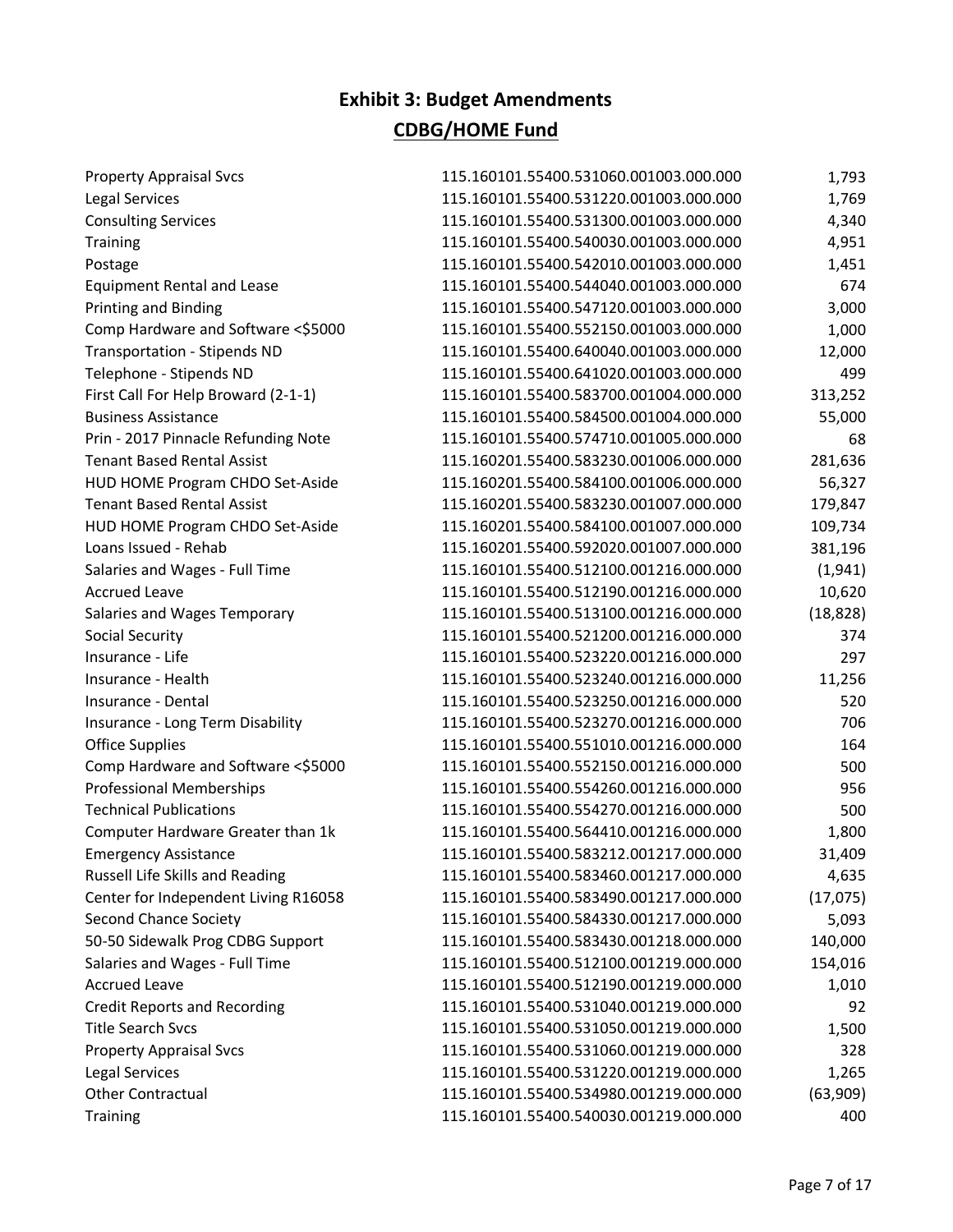| <b>Advertising Costs</b>                         | 115.160101.55400.549720.001219.000.000 | 4,104   |
|--------------------------------------------------|----------------------------------------|---------|
| <b>Office Supplies</b>                           | 115.160101.55400.551010.001219.000.000 | 599     |
| Comp Hardware and Software <\$5000               | 115.160101.55400.552150.001219.000.000 | 217     |
| Computer Hardware Greater than 1k                | 115.160101.55400.564410.001219.000.000 | 1,800   |
| Loans Issued - Rehab                             | 115.160101.55400.592020.001219.000.000 | 275,092 |
| LES Employment and Construction Training         | 115.160101.55400.583850.001220.000.000 | 70,000  |
| <b>Business Assistance</b>                       | 115.160101.55400.584500.001220.000.000 | 249,817 |
| Int - Debt Ser Sec 108 Ln                        | 115.160101.55400.572900.001221.000.000 | 2,090   |
| Prin - 2017 Pinnacle Refunding Note              | 115.160101.55400.574710.001221.000.000 | 2       |
| Int - 2017 Pinnacle Refunding Note               | 115.160101.55400.575710.001221.000.000 | 73      |
| Salaries and Wages - Full Time                   | 115.160201.55400.512100.001222.000.000 | 1,373   |
| HUD HOME Program CHDO Set-Aside                  | 115.160201.55400.584100.001223.000.000 | 74,665  |
| Loans Issued - Rehab                             | 115.160201.55400.592020.001223.000.000 | 153,492 |
| Salaries and Wages - Full Time                   | 115.160101.55400.512100.001320.000.000 | 54,202  |
| <b>Accrued Leave</b>                             | 115.160101.55400.512190.001320.000.000 | 7,900   |
| Social Security                                  | 115.160101.55400.521200.001320.000.000 | 3,532   |
| Insurance - Life                                 | 115.160101.55400.523220.001320.000.000 | 410     |
| Insurance - Health                               | 115.160101.55400.523240.001320.000.000 | 21,844  |
| Insurance - Dental                               | 115.160101.55400.523250.001320.000.000 | 718     |
| Insurance - Long Term Disability                 | 115.160101.55400.523270.001320.000.000 | 410     |
| <b>Legal Services</b>                            | 115.160101.55400.531220.001320.000.000 | 1,000   |
| <b>Consulting Services</b>                       | 115.160101.55400.531300.001320.000.000 | 500     |
| <b>Other Contractual</b>                         | 115.160101.55400.534980.001320.000.000 | 94      |
| <b>Training</b>                                  | 115.160101.55400.540030.001320.000.000 | 1,210   |
| Postage                                          | 115.160101.55400.542010.001320.000.000 | 2,377   |
| <b>Equipment Rental and Lease</b>                | 115.160101.55400.544040.001320.000.000 | (2,053) |
| Printing and Binding                             | 115.160101.55400.547120.001320.000.000 | 200     |
| <b>Office Supplies</b>                           | 115.160101.55400.551010.001320.000.000 | 266     |
| <b>Professional Memberships</b>                  | 115.160101.55400.554260.001320.000.000 | 418     |
| <b>Technical Publications</b>                    | 115.160101.55400.554270.001320.000.000 | 500     |
| Computer Hardware Greater than 1k                | 115.160101.55400.564410.001320.000.000 | 3,600   |
| <b>Indirect Cost</b>                             | 115.160101.55400.591010.001320.000.000 | 10,000  |
| Tenant Based Rental Assistance - Emergency/Disas | 115.160101.55400.583235.001321.000.000 | 93,752  |
| Russell Life Skills and Reading                  | 115.160101.55400.583460.001321.000.000 | 18,457  |
| Center for Independent Living R16058             | 115.160101.55400.583490.001321.000.000 | 11,589  |
| <b>Second Chance Society</b>                     | 115.160101.55400.584330.001321.000.000 | 7,987   |
| Community Enhancement Collaboration Inc.         | 115.160101.55400.584340.001321.000.000 | 20,000  |
| Covenant House Florida                           | 115.160101.55400.584351.001321.000.000 | 3,980   |
| <b>National Alliance for Mental Illness</b>      | 115.160101.55400.584352.001321.000.000 | 2,640   |
| <b>HOPE South Florida</b>                        | 115.160101.55400.584353.001321.000.000 | 7,659   |
| Parks and Recreation Multi-Site Renovation       | 115.160101.55400.584740.001322.000.000 | 118,109 |
| Salaries and Wages - Full Time                   | 115.160101.55400.512100.001323.000.000 | 67,890  |
| <b>Accrued Leave</b>                             | 115.160101.55400.512190.001323.000.000 | 1,010   |
| Social Security                                  | 115.160101.55400.521200.001323.000.000 | 4,070   |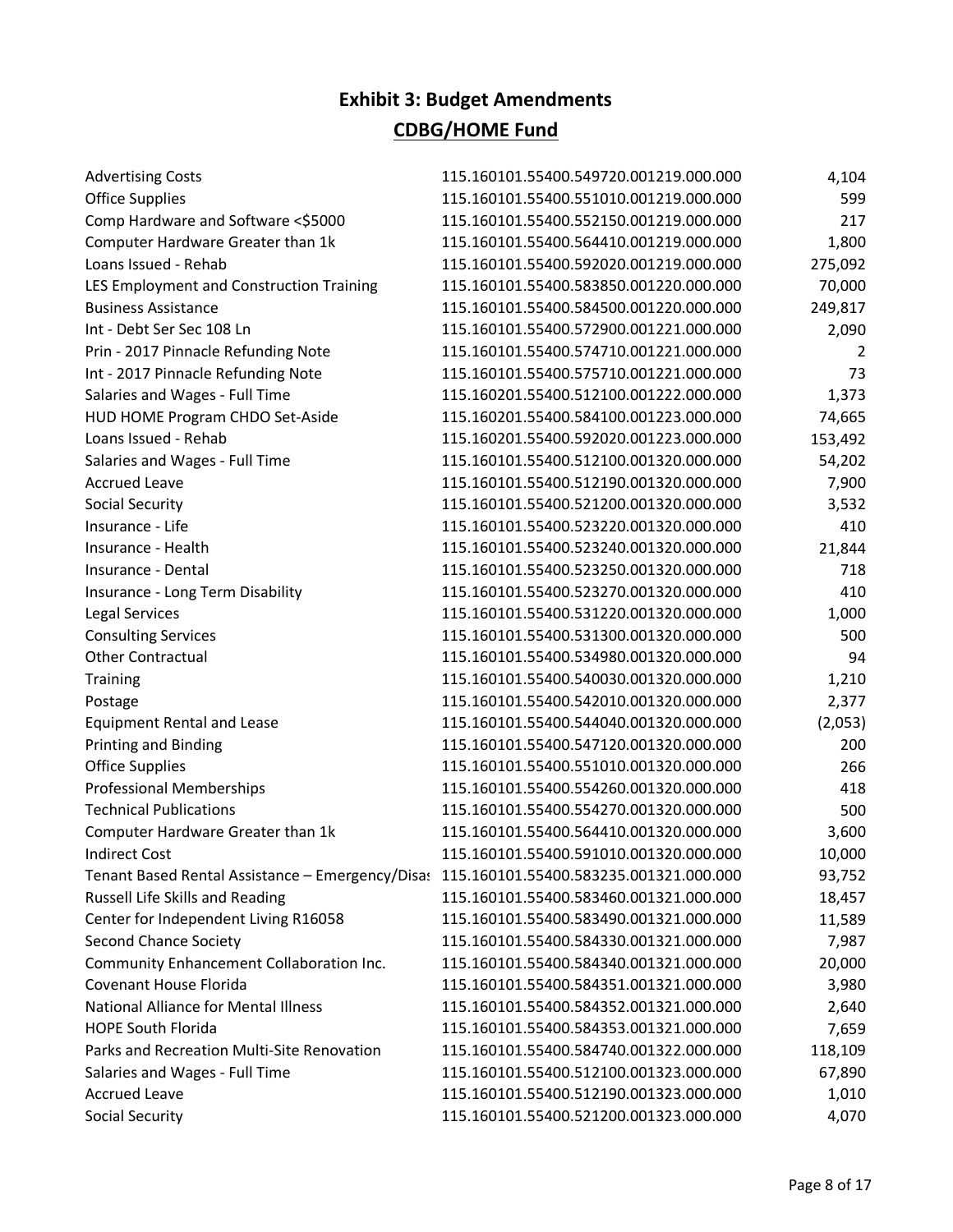| Insurance - Life                    | 115.160101.55400.523220.001323.000.000 | 60        |
|-------------------------------------|----------------------------------------|-----------|
| Insurance - Health                  | 115.160101.55400.523240.001323.000.000 | 8,800     |
| Insurance - Dental                  | 115.160101.55400.523250.001323.000.000 | 120       |
| Insurance - Long Term Disability    | 115.160101.55400.523270.001323.000.000 | 50        |
| <b>Credit Reports and Recording</b> | 115.160101.55400.531040.001323.000.000 | 4,091     |
| <b>Title Search Svcs</b>            | 115.160101.55400.531050.001323.000.000 | 2,505     |
| <b>Property Appraisal Svcs</b>      | 115.160101.55400.531060.001323.000.000 | 2,072     |
| <b>Other Contractual</b>            | 115.160101.55400.534980.001323.000.000 | 1,933     |
| <b>Advertising Costs</b>            | 115.160101.55400.549720.001323.000.000 | 3,000     |
| Loans Issued - Rehab                | 115.160101.55400.592020.001323.000.000 | 479,863   |
| Int - Debt Ser Sec 108 Ln           | 115.160101.55400.572900.001325.000.000 | 3,767     |
| Prin - 2017 Pinnacle Refunding Note | 115.160101.55400.574710.001325.000.000 | 86        |
| Int - 2017 Pinnacle Refunding Note  | 115.160101.55400.575710.001325.000.000 | 61        |
| Salaries and Wages - Full Time      | 115.160101.55400.512100.001327.000.000 | (274)     |
| Salaries and Wages - Full Time      | 115.160201.55400.512100.001327.000.000 | (91)      |
| <b>Social Security</b>              | 115.160201.55400.521200.001327.000.000 | (2,774)   |
| Insurance - Life                    | 115.160201.55400.523220.001327.000.000 | 220       |
| Insurance - Health                  | 115.160201.55400.523240.001327.000.000 | 2,460     |
| Insurance - Dental                  | 115.160201.55400.523250.001327.000.000 | 440       |
| Insurance - Long Term Disability    | 115.160201.55400.523270.001327.000.000 | 220       |
| <b>Tenant Based Rental Assist</b>   | 115.160201.55400.583230.001327.000.000 | 87,179    |
| HUD HOME Program CHDO Set-Aside     | 115.160201.55400.584100.001327.000.000 | 20,389    |
| Loans Issued - Rehab                | 115.160201.55400.592020.001327.000.000 | 25,000    |
| <b>Tenant Based Rental Assist</b>   | 115.160201.55400.583230.001328.000.000 | 193,340   |
| HUD HOME Program CHDO Set-Aside     | 115.160201.55400.584100.001328.000.000 | 61,168    |
| Loans Issued - Rehab                | 115.160201.55400.592020.001328.000.000 | 75,000    |
| Salaries and Wages - Full Time      | 115.160101.55400.512100.001409.000.000 | (84, 151) |
| Salaries and Wages Temporary        | 115.160101.55400.513100.001409.000.000 | (12, 415) |
| <b>Social Security</b>              | 115.160101.55400.521200.001409.000.000 | (6, 971)  |
| <b>Consulting Services</b>          | 115.160101.55400.531300.001409.000.000 | 1,710     |
| <b>Administrative Services</b>      | 115.160101.55400.549300.001409.000.000 | 205,505   |
| Computer Hardware Greater than 1k   | 115.160101.55400.564410.001409.000.000 | 75,000    |
| Computer Software Greater than 1k   | 115.160101.55400.564420.001409.000.000 | 144,000   |
| Machinery and Equipment             | 115.160101.55400.564530.001409.000.000 | 250,000   |
| <b>Business Assistance</b>          | 115.160101.55400.584500.001409.000.000 | 230,000   |
| <b>Homeless Services</b>            | 115.160101.55400.584711.001409.000.000 | 201,398   |

Subtotal 5,970,436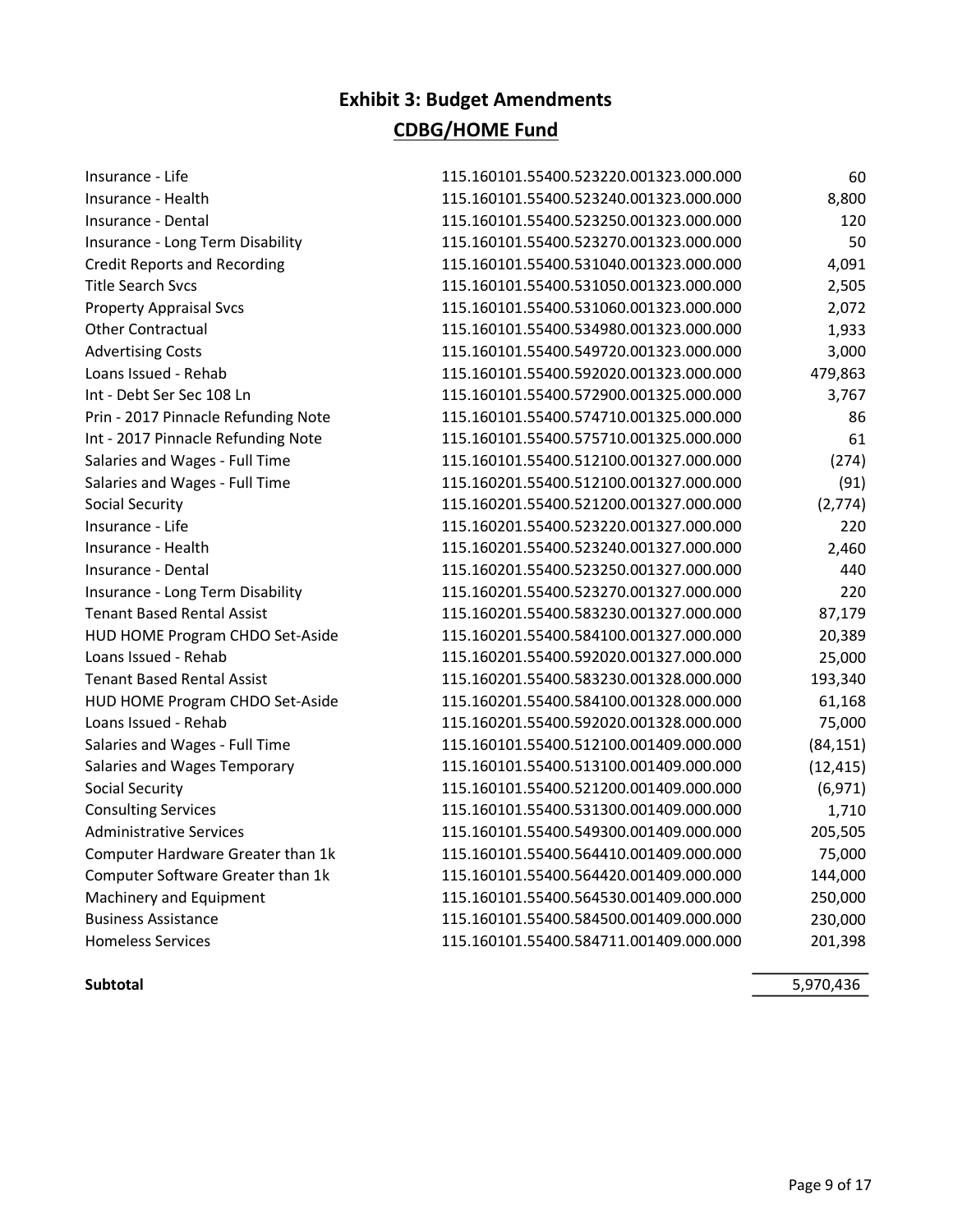This item reallocates available funding to better serve operational needs.

### Transfer From:

| <b>Description</b>                  | <b>Account Number</b>                  | <b>Amount</b> |
|-------------------------------------|----------------------------------------|---------------|
| First Call For Help Broward (2-1-1) | 115.160101.55400.583700.001004.000.000 | 313,252       |
| <b>Accrued Leave</b>                | 115.160101.55400.512190.001216.000.000 | 10,620        |
| Insurance - Life                    | 115.160101.55400.523220.001216.000.000 | 297           |
| Insurance - Health                  | 115.160101.55400.523240.001216.000.000 | 11,256        |
| Insurance - Dental                  | 115.160101.55400.523250.001216.000.000 | 520           |
| Insurance - Long Term Disability    | 115.160101.55400.523270.001216.000.000 | 706           |
| Salaries and Wages - Full Time      | 115.160101.55400.512100.001219.000.000 | 71,630        |
| <b>Credit Reports and Recording</b> | 115.160101.55400.531040.001219.000.000 | 92            |
| <b>Title Search Svcs</b>            | 115.160101.55400.531050.001219.000.000 | 1,500         |
| <b>Property Appraisal Svcs</b>      | 115.160101.55400.531060.001219.000.000 | 328           |
| <b>Administrative Services</b>      | 115.160101.55400.549300.001409.000.000 | 125,536       |
| <b>Accrued Leave</b>                | 115.160101.55400.512190.001320.000.000 | 1,185         |
| <b>Social Security</b>              | 115.160101.55400.521200.001320.000.000 | 3,532         |
| Insurance - Life                    | 115.160101.55400.523220.001320.000.000 | 410           |
| Insurance - Health                  | 115.160101.55400.523240.001320.000.000 | 21,844        |
| Insurance - Dental                  | 115.160101.55400.523250.001320.000.000 | 718           |
| Insurance - Long Term Disability    | 115.160101.55400.523270.001320.000.000 | 410           |
| Legal Services                      | 115.160101.55400.531220.001320.000.000 | 1,000         |
| Training                            | 115.160101.55400.540030.001320.000.000 | 1,210         |
| Postage                             | 115.160101.55400.542010.001320.000.000 | 2,377         |
| <b>Professional Memberships</b>     | 115.160101.55400.554260.001320.000.000 | 418           |
| <b>Technical Publications</b>       | 115.160101.55400.554270.001320.000.000 | 500           |
| Computer Hardware Greater than 1k   | 115.160101.55400.564410.001320.000.000 | 884           |
| Social Security                     | 115.160101.55400.521200.001323.000.000 | 4,070         |
| Insurance - Life                    | 115.160101.55400.523220.001323.000.000 | 60            |
| Insurance - Health                  | 115.160101.55400.523240.001323.000.000 | 8,800         |
| Insurance - Dental                  | 115.160101.55400.523250.001323.000.000 | 120           |
| Insurance - Long Term Disability    | 115.160101.55400.523270.001323.000.000 | 50            |
| Insurance - Life                    | 115.160201.55400.523220.001327.000.000 | 220           |
| Insurance - Health                  | 115.160201.55400.523240.001327.000.000 | 2,460         |
| Insurance - Dental                  | 115.160201.55400.523250.001327.000.000 | 440           |
| Insurance - Long Term Disability    | 115.160201.55400.523270.001327.000.000 | 220           |

| <b>Transfer To:</b>                 |                                        |         |
|-------------------------------------|----------------------------------------|---------|
| <b>Description</b>                  | <b>Account Number</b>                  | Amount  |
| First Call For Help Broward (2-1-1) | 115.160101.55400.592110.001004.000.000 | 313.252 |
| Salaries and Wages - Full Time      | 115.160101.55400.512100.001216.000.000 | 4.441   |

Subtotal 586,663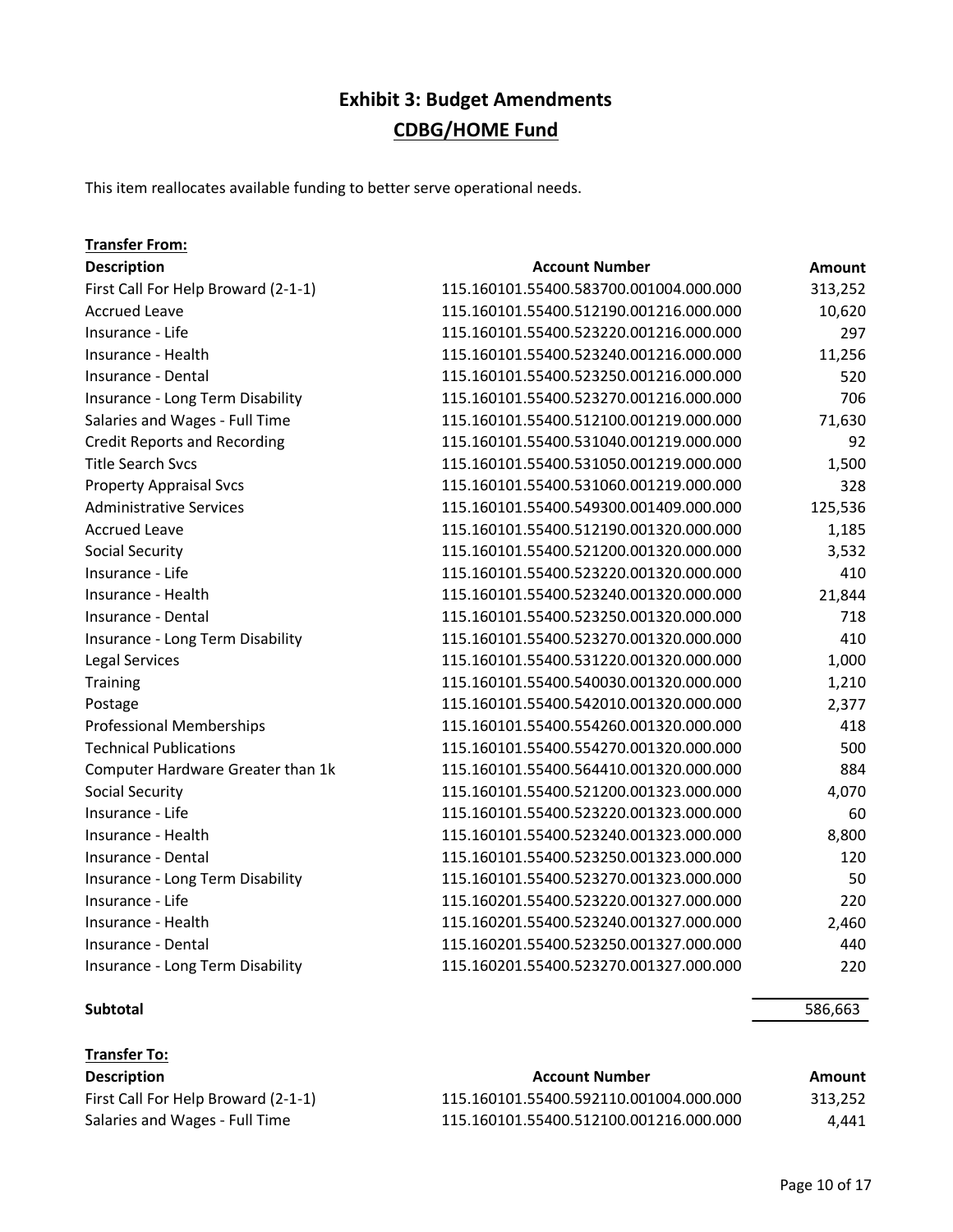| Salaries and Wages Temporary      | 115.160101.55400.513100.001216.000.000 | 18,828 |
|-----------------------------------|----------------------------------------|--------|
| Social Security                   | 115.160101.55400.521200.001216.000.000 | 131    |
| <b>Accrued Leave</b>              | 115.160101.55400.512190.001219.000.000 | 9,640  |
| <b>Other Contractual</b>          | 115.160101.55400.534980.001219.000.000 | 63,909 |
| Salaries and Wages - Full Time    | 115.160101.55400.512100.001409.000.000 | 84,151 |
| Salaries and Wages Temporary      | 115.160101.55400.513100.001409.000.000 | 34,415 |
| Social Security                   | 115.160101.55400.521200.001409.000.000 | 6,971  |
| Salaries and Wages - Full Time    | 115.160101.55400.512100.001320.000.000 | 28,098 |
| <b>Other Contractual</b>          | 115.160101.55400.534980.001320.000.000 | 3,501  |
| <b>Equipment Rental and Lease</b> | 115.160101.55400.544040.001320.000.000 | 2,553  |
| <b>Office Supplies</b>            | 115.160101.55400.551010.001320.000.000 | 334    |
| Salaries and Wages - Full Time    | 115.160101.55400.512100.001323.000.000 | 7,410  |
| <b>Accrued Leave</b>              | 115.160101.55400.512190.001323.000.000 | 5,690  |
| Salaries and Wages - Full Time    | 115.160101.55400.512100.001327.000.000 | 274    |
| Salaries and Wages - Full Time    | 115.160201.55400.512100.001327.000.000 | 292    |
| Social Security                   | 115.160201.55400.521200.001327.000.000 | 2.774  |

Subtotal 586,663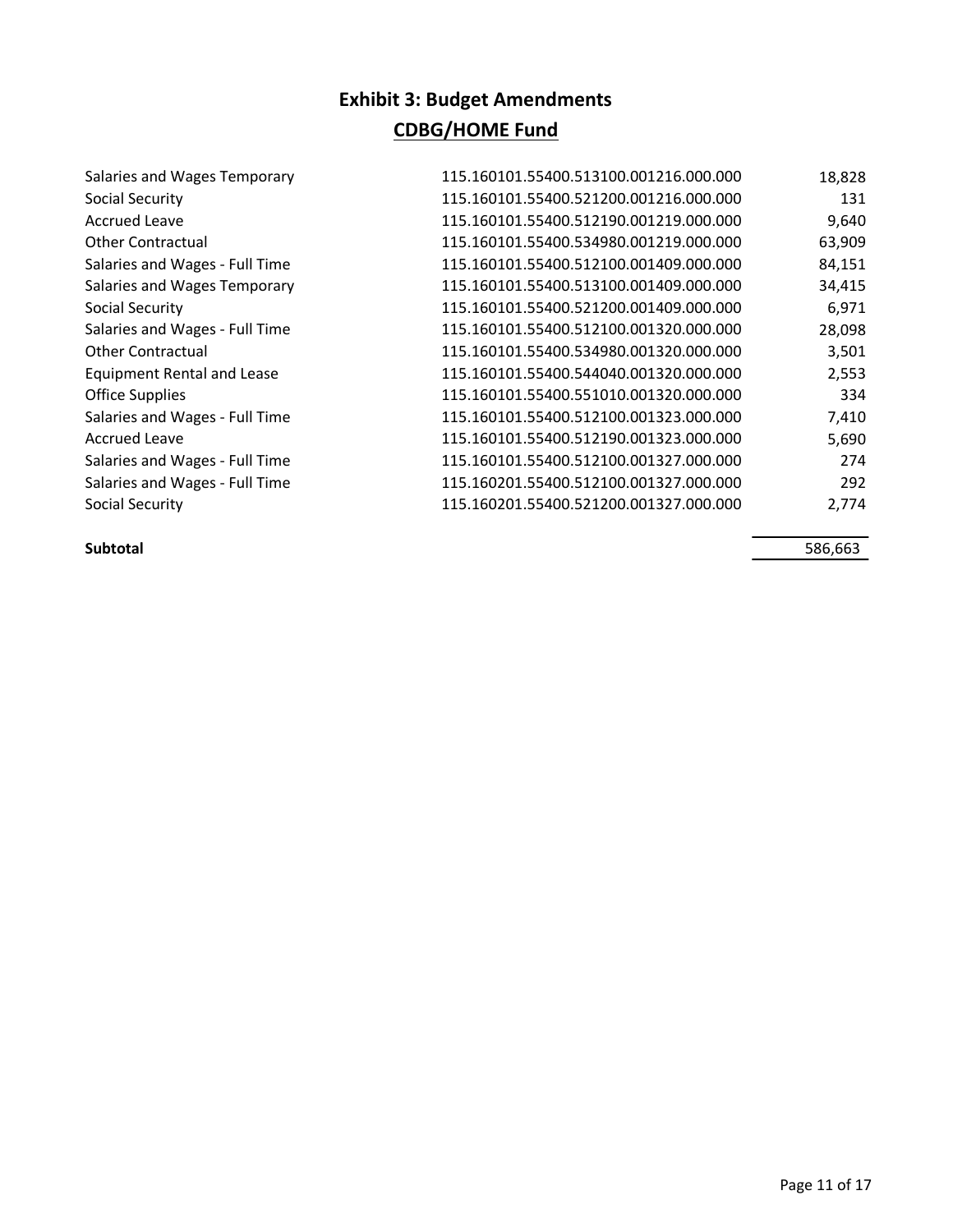# Exhibit 4: Budget Amendments

### ILA Fund

This item reallocates the budgets related to the Broward County ILA from the Special Revenue Fund to the ILA fund.

### Revenue:

| <b>Description</b>                                                  | <b>Account Number</b>                  | Amount     |
|---------------------------------------------------------------------|----------------------------------------|------------|
| Transfer in from - Special Revenue Fund                             | 116.190107.38100.381039.000000.000.000 | 11,643,321 |
| <b>Expenditures:</b>                                                |                                        |            |
| <b>Description</b>                                                  | <b>Account Number</b>                  | Amount     |
| <b>Relocation Assistance - CMED</b>                                 | 116.160502.51900.583232.001247.000.000 | 99,998     |
| <b>Work Skills Programs</b>                                         | 116.160502.51900.583234.001247.000.000 | 218,193    |
| <b>Grant Cap Imp Lighting Sidewalks</b>                             | 116.160502.51900.583440.001247.000.000 | 2,020,264  |
| Loans Issued - Rehab                                                | 116.160502.51900.592020.001247.000.000 | 4,069,583  |
| Loans Issued - Single - Family Rental Rehabilitation                | 116.160502.51900.592021.001247.000.000 | 399,990    |
| Loans Issued - First-Time Home Buyer Purchase<br>Assistance Program | 116.160502.51900.592023.001247.000.000 | 1,552,075  |
| <b>Other ILA Housing Programs</b>                                   | 116.160502.51900.592293.001247.000.000 | 3,283,219  |
| <b>Subtotal</b>                                                     |                                        | 11,643,321 |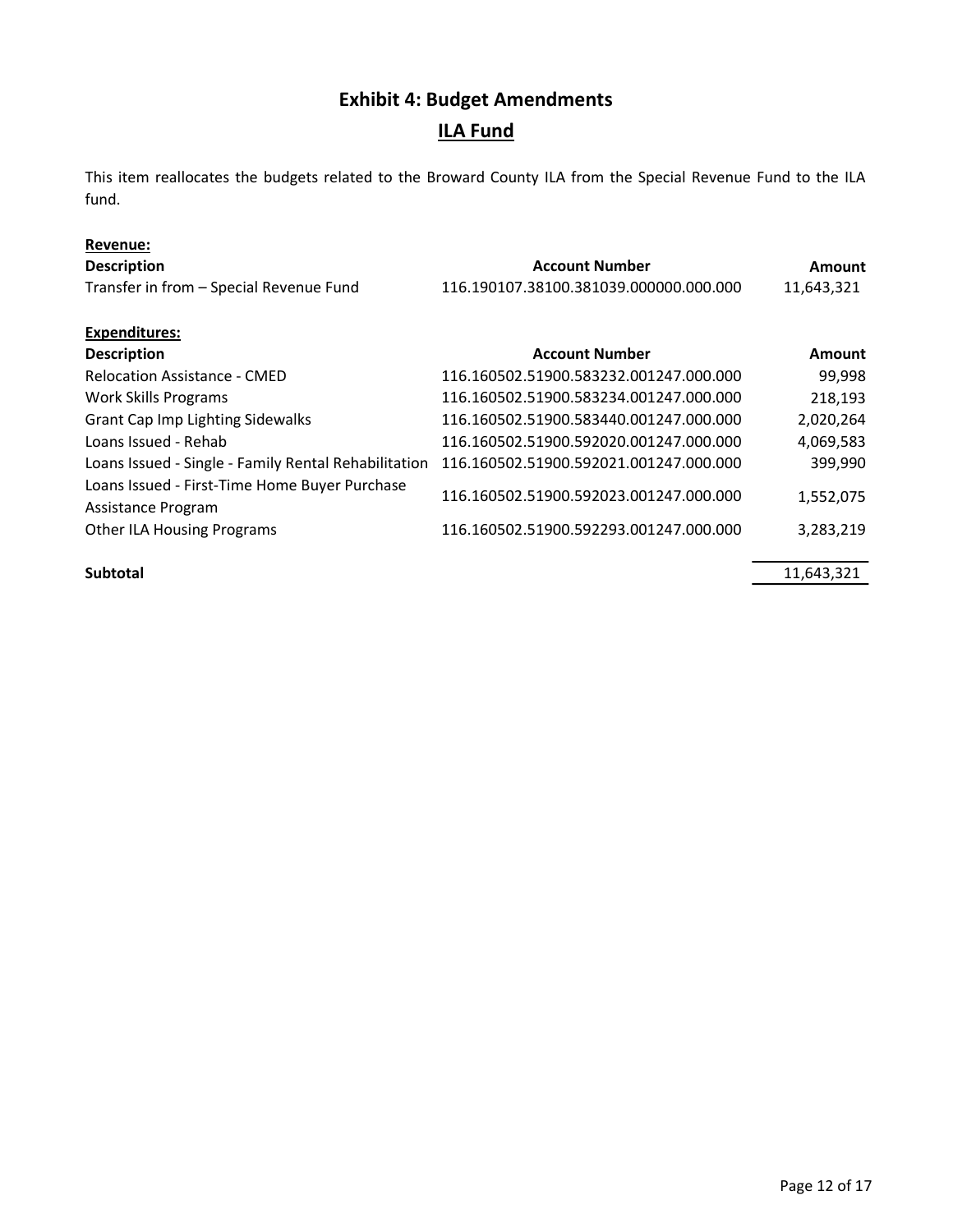# Exhibit 5: Budget Amendments American Rescue Plan Act Fund

This item reallocates available funding to various capital projects.

| <b>Transfer From:</b>       |                                        |               |
|-----------------------------|----------------------------------------|---------------|
| <b>Description</b>          | <b>Account Number</b>                  | Amount        |
| <b>Contractual Services</b> | 117.190104.51900.531170.001446.000.000 | 502,500       |
| <b>Subtotal</b>             |                                        | 502,500       |
| <b>Transfer To:</b>         |                                        |               |
| <b>Description</b>          | <b>Account Number</b>                  | <b>Amount</b> |
| Radio Tower design          | 117.179901.54100.563010.001523.000.000 | 235,000       |
| Avant-Garde Sidewalks       | TBD                                    | 260,000       |
| Fletcher Street Wall        | TBD                                    | 7,500         |
| <b>Subtotal</b>             |                                        | 502.500       |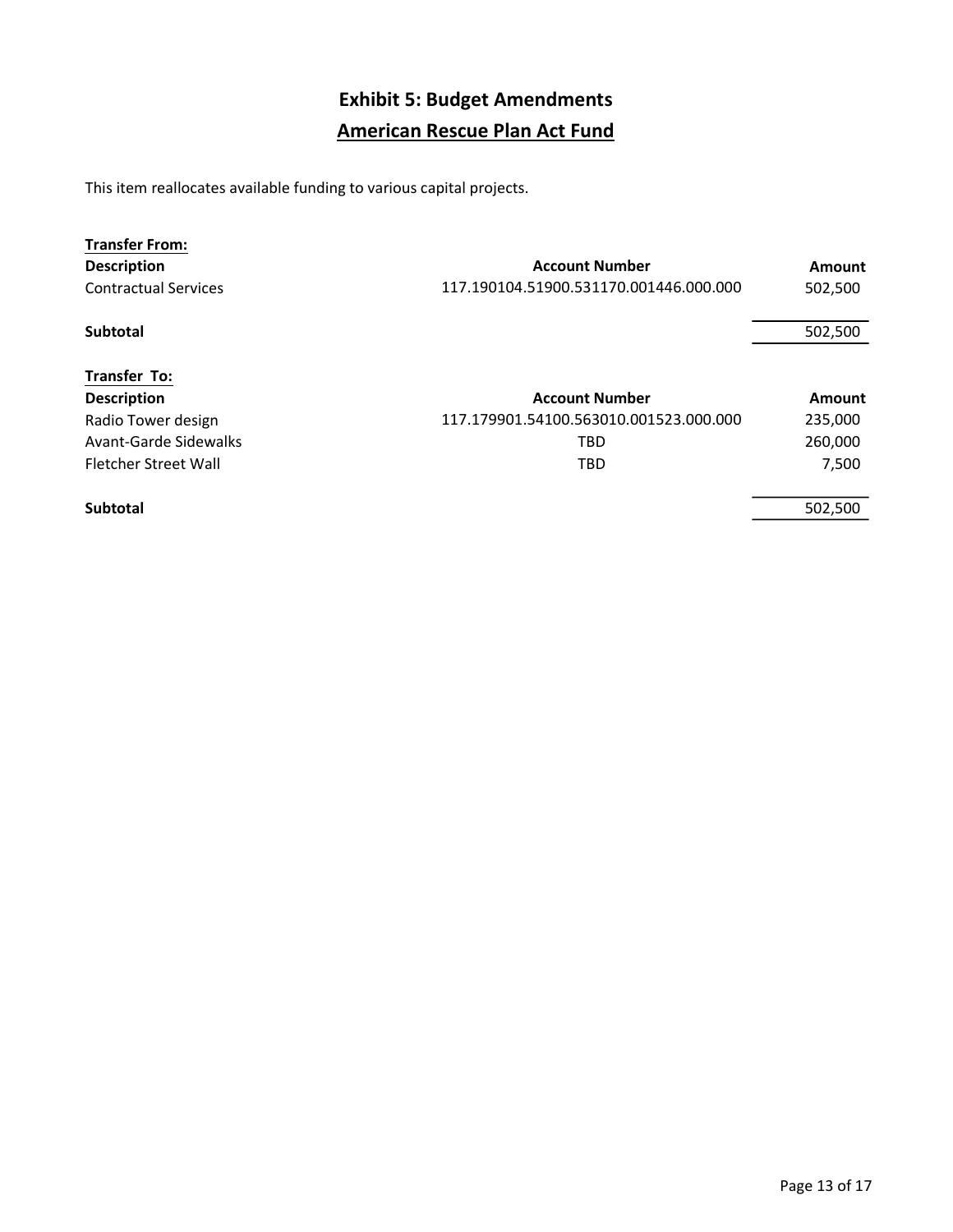### Exhibit 6: Budget and Capital Amendments Park Impact Fees

This item allocates available park impact fee revenues to Jefferson Park for construction of 3 new Pickleball Courts

| Revenue             |                                        |         |
|---------------------|----------------------------------------|---------|
| <b>Description</b>  | <b>Account Number</b>                  | Amount  |
| <b>Fund Balance</b> | 301.190106.30010.300110.000000.000.000 | 100.000 |

| <b>Expense</b>     |                                        |         |
|--------------------|----------------------------------------|---------|
| <b>Description</b> | <b>Account Number</b>                  | Amount  |
| Jefferson Park     | 301.309902.57200.563010.001524.000.000 | 100.000 |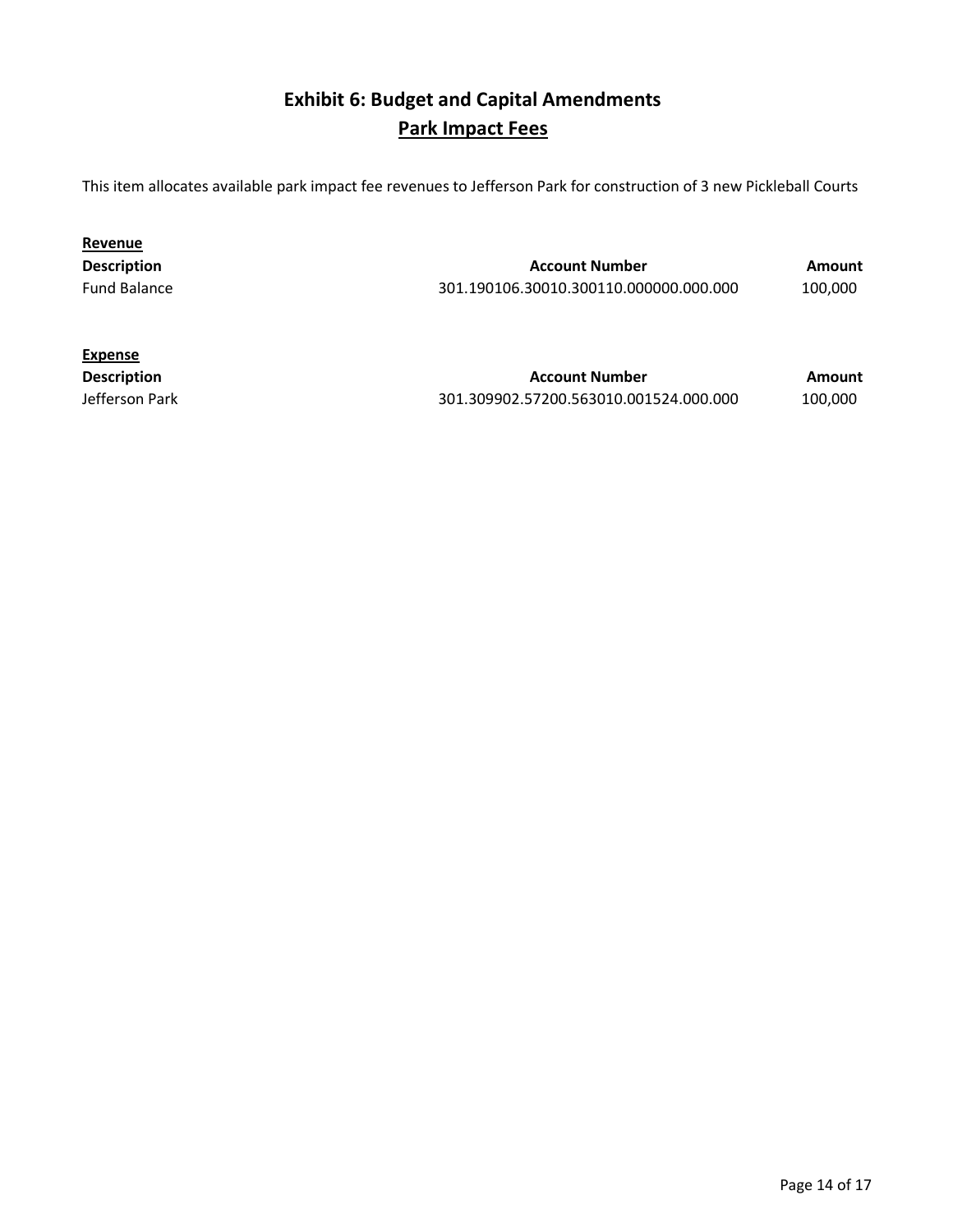### Exhibit 7: Budget and Capital Amendments General Capital Outlay Fund

This item recognizes and allocates a transfer from the General Fund to cover costs related to maintenance of FEC crossings.

| Revenue:<br><b>Description</b><br>Transfer in from - General Fund - Other             | <b>Account Number</b><br>334.190107.38100.381016.000000.000.000                                              | <b>Amount</b><br>16,856 |
|---------------------------------------------------------------------------------------|--------------------------------------------------------------------------------------------------------------|-------------------------|
| Expenditures:<br><b>Description</b><br>Railroad Crossing Fec and CSX R17289           | <b>Account Number</b><br>334.149901.54100.546370.000091.000.000                                              | Amount<br>16,856        |
| This item combines capital funding for similar projects.                              |                                                                                                              |                         |
| <b>Transfer From:</b><br><b>Description</b><br>Railroad Crossing Maint FEC CSX R16285 | <b>Account Number</b><br>334.149901.54100.546370.000084.000.000                                              | Amount<br>3,285         |
| Transfer To:<br><b>Description</b><br>Railroad Crossing Fec and CSX R17289            | <b>Account Number</b><br>334.149901.54100.546370.000091.000.000                                              | Amount<br>3,285         |
| the City Hall hardening project.                                                      | If awarded, this item will recognize and allocate FEMA's Hazard Mitigation Grant Program (HMGP) proceeds for |                         |
| <u>Revenue:</u><br><b>Description</b><br><b>HMGP Proceeds</b>                         | <b>Account Number</b><br><b>TBD</b>                                                                          | Amount<br>440,250       |

| Expenditures:       |                       |         |
|---------------------|-----------------------|---------|
| <b>Description</b>  | <b>Account Number</b> | Amount  |
| City Hall Hardening | TBD                   | 440.250 |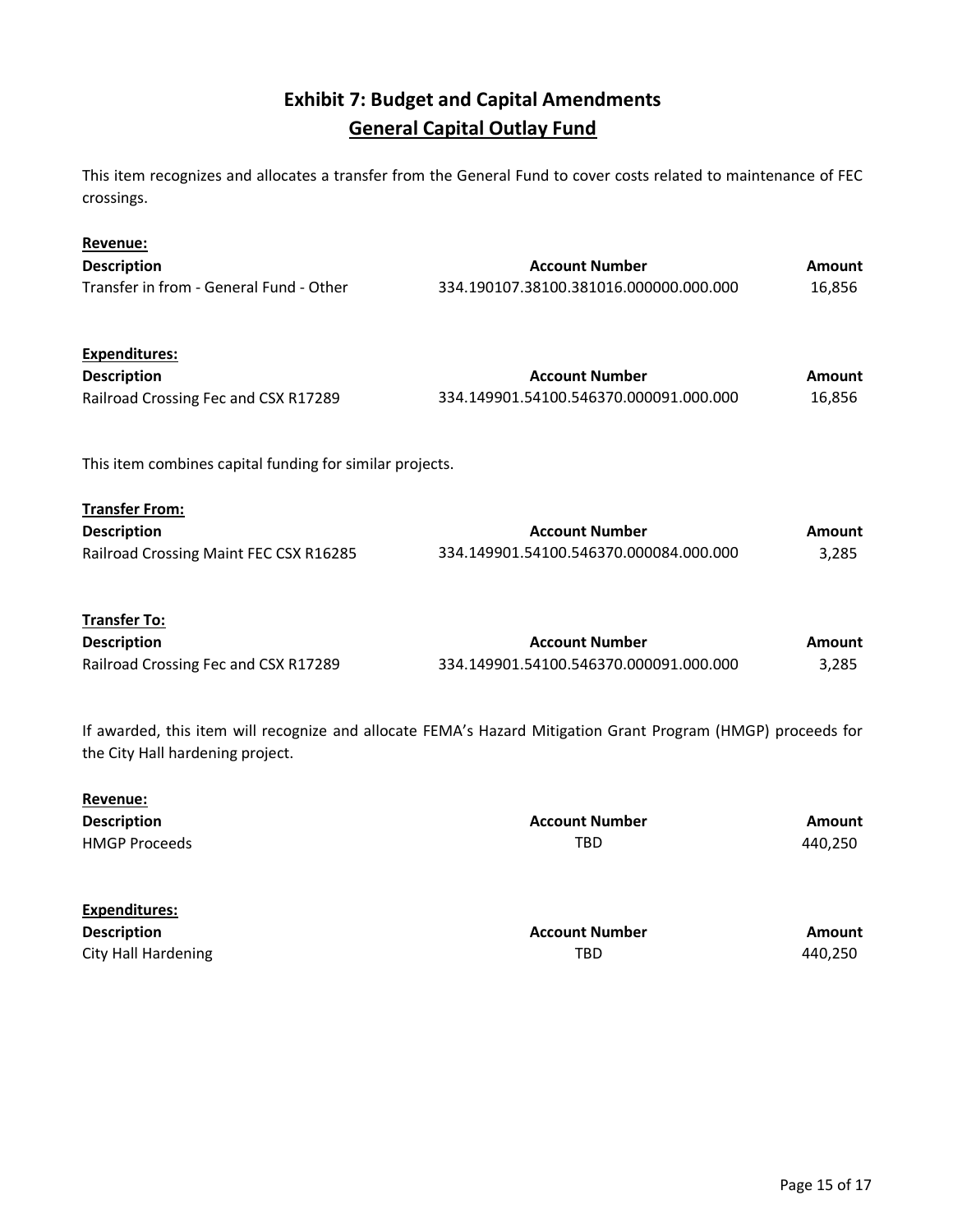### Exhibit 8: Budget and Capital Amendments Water and Sewer Fund

This item reallocates available funding to better serve operational needs.

| <b>Transfer From:</b>     |                                        |           |
|---------------------------|----------------------------------------|-----------|
| <b>Description</b>        | <b>Account Number</b>                  | Amount    |
| <b>Fund Balance</b>       | 442.190106.50010.500110.000000.000.000 | 2,490,300 |
| Maint - Equipment         | 442.400602.53600.546310.000000.000.000 | 50,000    |
|                           |                                        | 2,540,300 |
| Transfer to:              |                                        |           |
| <b>Description</b>        | <b>Account Number</b>                  | Amount    |
| Supplies - Chemical       | 442.400501.53600.552330.000000.000.000 | 600,000   |
| Maint - Reuse Meters      | 442.400202.53600.552760.000000.000.000 | 5,000     |
| Supplies - Chemical       | 442.400601.53600.552330.000000.000.000 | 150,000   |
| Maint - Facilities        | 442.400602.53600.552240.000000.000.000 | 150,000   |
| Uniforms                  | 442.400602.53600.552420.000000.000.000 | 5,000     |
| <b>Contractual Svc</b>    | 442.400603.53600.531170.000000.000.000 | 25,000    |
| <b>Maint - Facilities</b> | 442.400602.53600.552240.000000.000.000 | 250,000   |
| Maint - Meters            | 442.400201.53600.552260.000000.000.000 | 450,000   |
| Uniforms                  | 442.400201.53600.552420.000000.000.000 | 5,000     |
| Supplies - Chemical       | 442.400501.53600.552330.000000.000.000 | 600,000   |
| Contractual Svc           | 442.400401.53600.531170.000000.000.000 | 300,300   |

Subtotal 2,540,300

This item allocates \$1,750,000 from Fund balance for the Upgrade and Recondition of Reuse Filters to ECO Wash.

| <b>Transfer From:</b>                                   |                                        |           |
|---------------------------------------------------------|----------------------------------------|-----------|
| <b>Description</b>                                      | <b>Account Number</b>                  | Amount    |
| <b>Fund Balance</b>                                     | 442.190106.50010.500110.000000.000.000 | 1,750,000 |
| <b>Transfer to:</b>                                     |                                        |           |
| <b>Description</b>                                      | <b>Account Number</b>                  | Amount    |
| Upgrade and Recondition of Reuse Filters to ECO<br>Wash | 442.409903.53600.563010.001466.000.000 | 1.750.000 |